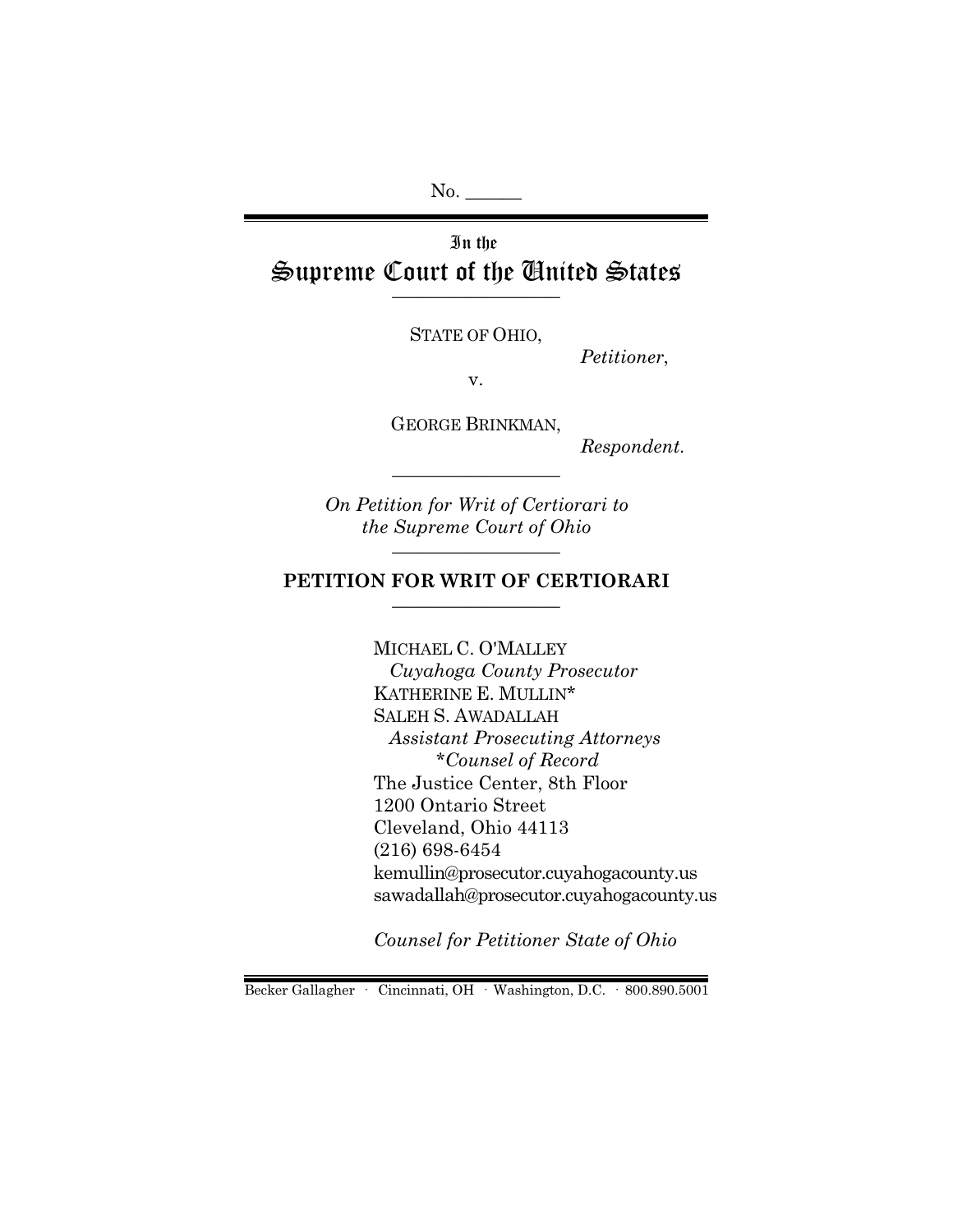#### **QUESTIONS PRESENTED**

George Brinkman confessed to murdering a mother and her two daughters. In the face of overwhelming evidence, Brinkman, represented by counsel, chose to enter a guilty plea to the indictment. Fifty-two years ago, the Court held that due process requires an affirmative showing that a guilty plea was entered knowingly, voluntarily, and intelligently. Boykin v. Alabama, 395 U.S. 238 (1969). Boykin held that the waiver of constitutional rights during a plea cannot be presumed from a silent record, but it did not limit what a reviewing court can consider. Despite a lack of objection, the Supreme Court of Ohio vacated Brinkman's plea finding that due process can only be satisfied by a narrow review of the plea proceedings-a standard the Court has never previously required. The Supreme Court of Ohio's "presumption of prejudice" standard conflicts with decisions from the Court as well as nearly all other state and federal courts. The two questions presented for the Court are:

- 1. Does the Due Process Clause of the Fourteenth Amendment to the United States Constitution prohibit review of the entire record to determine whether a guilty plea was knowingly, intelligently and voluntarily entered?
- 2. Should this Court grant certiorari to resolve the conflict among the courts on whether the failure to strictly adhere to the advisement of rights in Boykin should result in the automatic reversal of a guilty plea?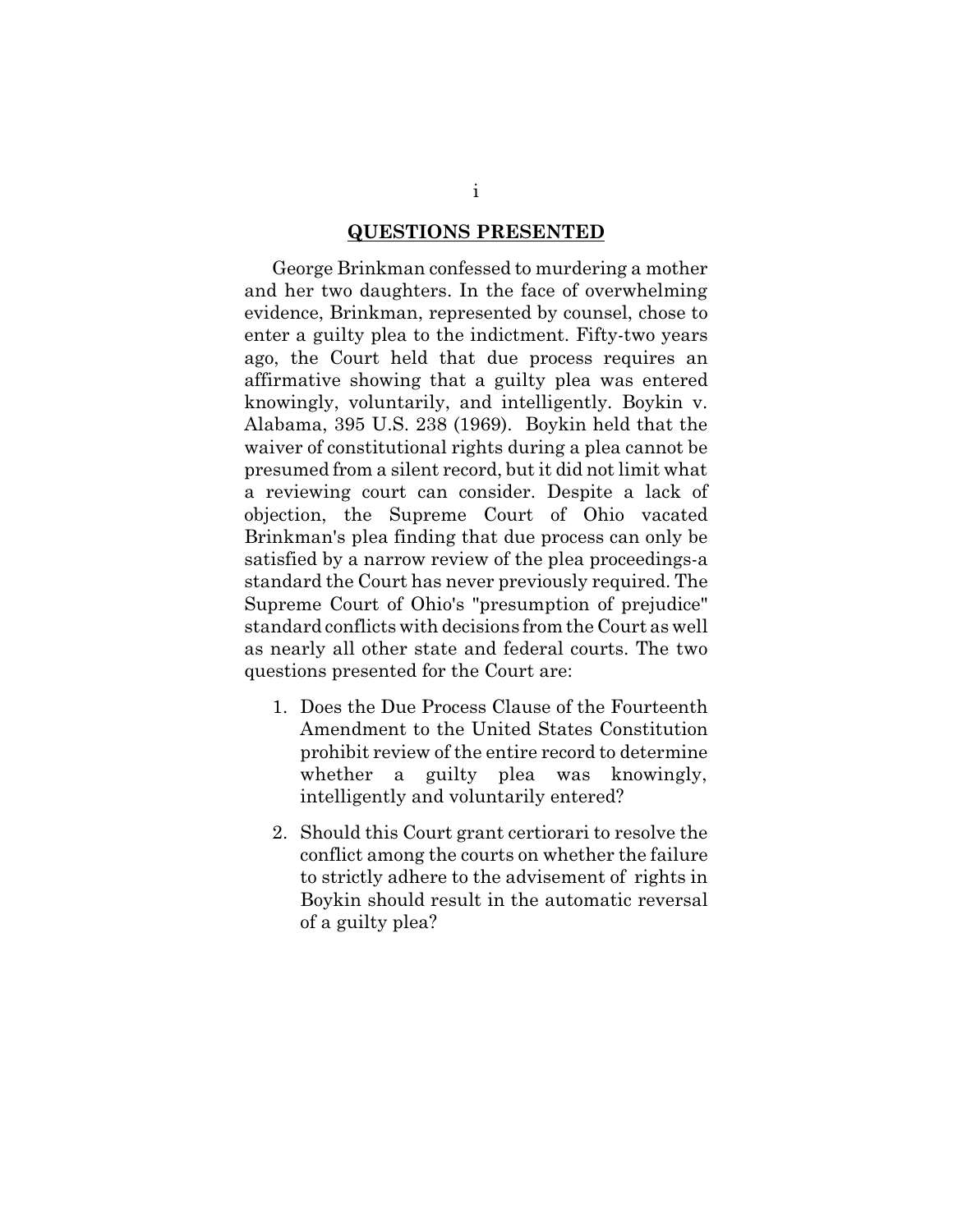### **LIST OF PARTIES AND CORPORATE DISCLOSURES**

The caption of the case contains the names of all the parties. No corporations are involved.

#### **STATEMENT OF RELATED PROCEEDINGS**

This case arises from the following proceedings:

- State of Ohio v. George Brinkman, Criminal Case No. 618342, Court of Common Please Cuyahoga County, Ohio (sentencing entry filed December 28, 2018 and sentencing opinion filed January 18, 2019).
- State of Ohio v. George Brinkman, Supreme Court of Ohio Case No. 2019-0303, Slip Opinion No. 2021-Ohio-2473 (decision filed on July 21, 2021).
- State of Ohio v. George Brinkman, Criminal Case No. 618342, Court of Common Please Cuyahoga County, Ohio (petition for postconviction relief filed November 17, 2020 but rendered moot by the decision of the Supreme Court of Ohio).

There are no other proceedings in state or federal trial or appellate courts directly related to this case.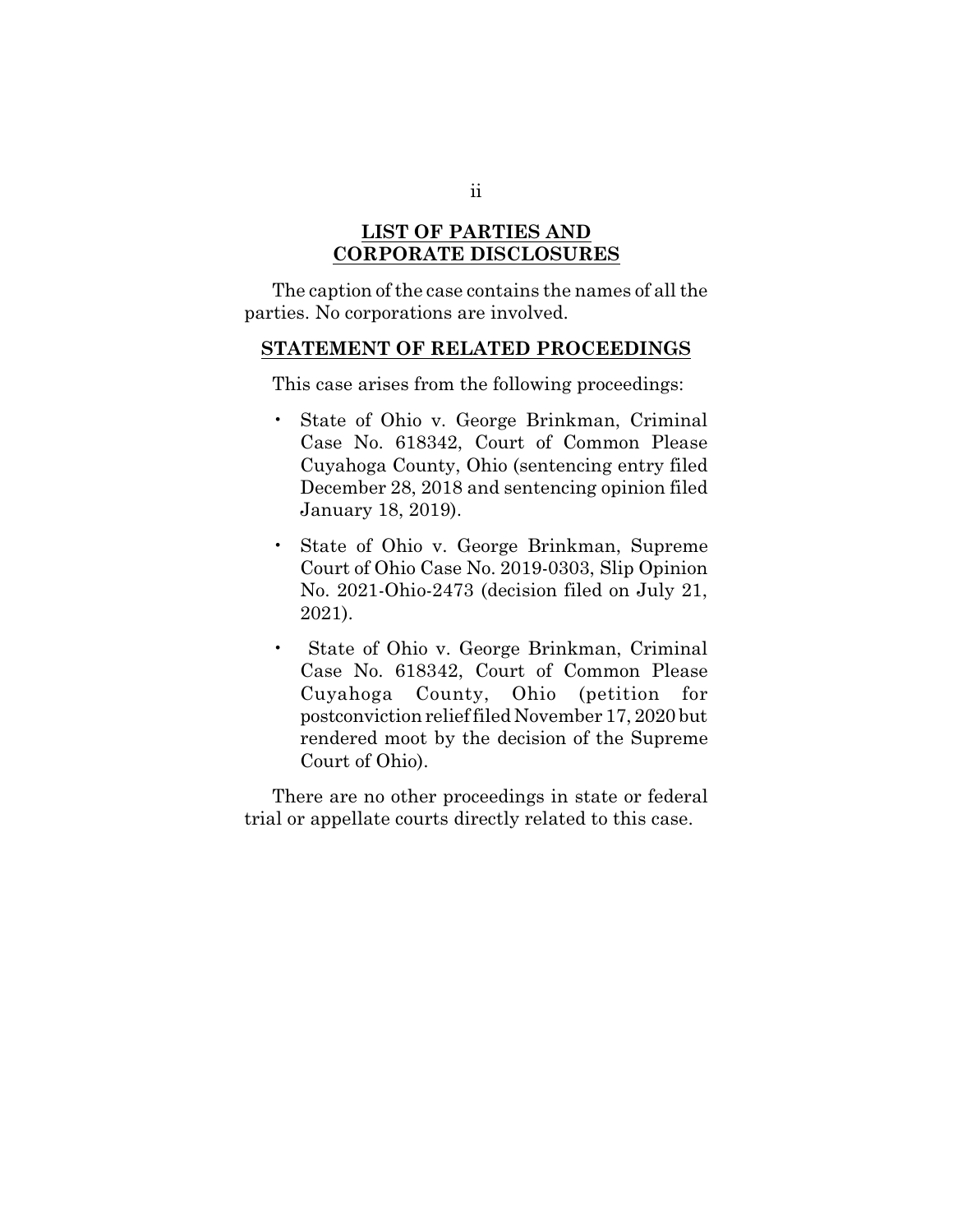## **TABLE OF CONTENTS**

| QUESTIONS PRESENTED                                                                                                                                                                            |
|------------------------------------------------------------------------------------------------------------------------------------------------------------------------------------------------|
| <b>LIST OF PARTIES AND</b><br>CORPORATE DISCLOSURES  ii                                                                                                                                        |
| STATEMENT OF RELATED PROCEEDINGS ii                                                                                                                                                            |
| TABLE OF AUTHORITIES  v                                                                                                                                                                        |
| PETITION FOR A WRIT OF CERTIORARI  1                                                                                                                                                           |
|                                                                                                                                                                                                |
| JURISDICTIONAL STATEMENT  1                                                                                                                                                                    |
| RELEVANT CONSTITUTIONAL PROVISIONS 1                                                                                                                                                           |
| STATEMENT OF THE CASE  2                                                                                                                                                                       |
|                                                                                                                                                                                                |
|                                                                                                                                                                                                |
|                                                                                                                                                                                                |
| REASONS FOR GRANTING THE WRIT. 8                                                                                                                                                               |
| THE PETITION FOR A WRIT OF<br>L.<br>CERTIORARI RAISES ISSUES THAT<br>RECUR IN THE CRIMINAL JUSTICE<br>SYSTEM $\ldots \ldots \ldots \ldots \ldots \ldots \ldots \ldots \ldots 12$               |
| SUPREME COURT OF OHIO'S<br>$\Pi$ .<br>THE<br>DECISION TO APPLY A STRUCTURAL<br>ERROR ANALYSIS CONTRADICTS THE<br>COURT'S RULINGS THAT THE TOTALITY<br>OF THE RECORD SHOULD BE<br>CONSIDERED 14 |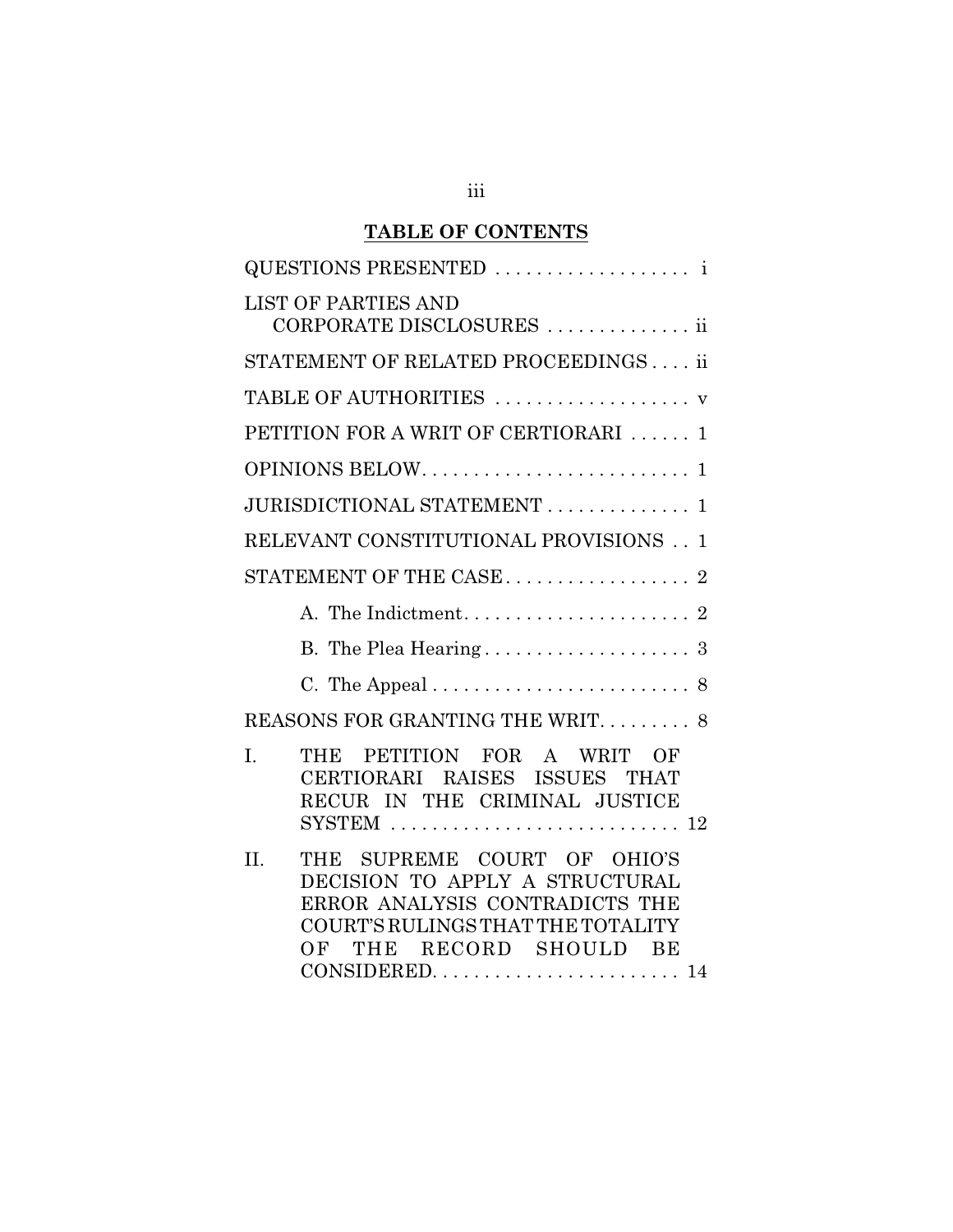| HI.             | A CONFLICT EXISTS BETWEEN OHIO<br>AND OTHER STATE AND FEDERAL<br>COURTS ON WHETHER A BOYKIN<br>VIOLATION REQUIRES AUTOMATIC<br>REVERSAL OF A PLEA 17 |
|-----------------|------------------------------------------------------------------------------------------------------------------------------------------------------|
|                 |                                                                                                                                                      |
| <b>APPENDIX</b> |                                                                                                                                                      |
|                 | Appendix A Slip Opinion in the Supreme Court of<br>Ohio No. 20-Ohio-2473<br>$(\text{July } 21, 2021) \dots \dots \dots \dots \dots \text{ App. } 1$  |
|                 | Appendix B Journal Entry in the Court of Common<br>Pleas Cuyahoga County, Ohio<br>(January 18, 2019) $\dots \dots \dots$ . App. 19                   |
|                 | Appendix C Journal Entry in the Court of Common<br>Pleas Cuyahoga County, Ohio<br>(January 14, 2019) $\dots \dots \dots$ . App. 42                   |
|                 | Appendix D Journal Entry Defendant's Waiver of<br>Jury Trial in the Court of Common<br>Pleas Cuyahoga County, Ohio<br>(October 15, 2018) App. 45     |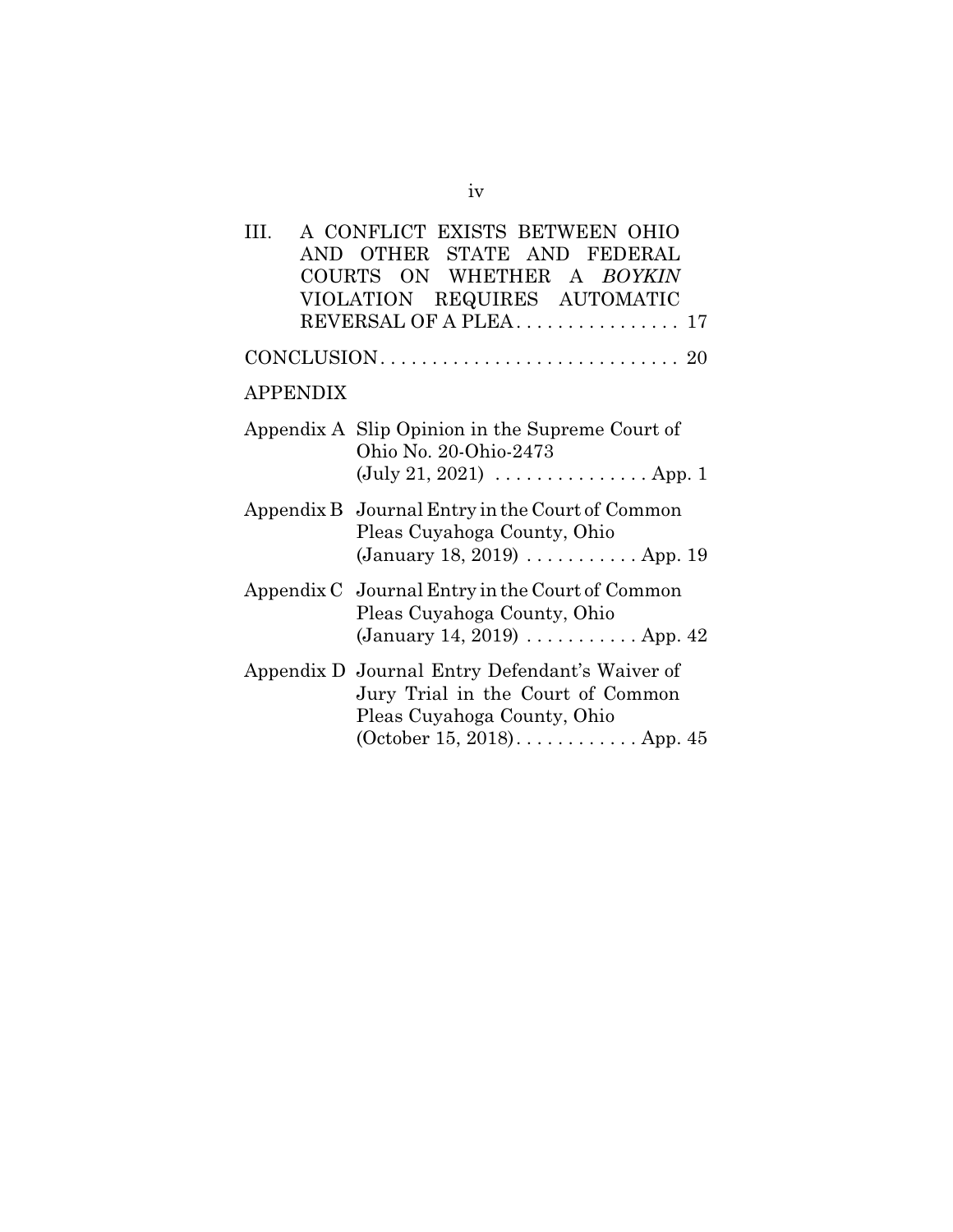# **TABLE OF AUTHORITIES**

### **CASES**

| Arizona v. Fulminante,<br>499 U.S. 279, 111 S.Ct. 1246,<br>113 L.Ed.2d 302 (1991). $\ldots$ . 11, 12                  |
|-----------------------------------------------------------------------------------------------------------------------|
| Blankenship v. State,<br>858 S.W.2d 897 (Tenn. 1993)  19                                                              |
| Boykin v. Alabama,<br>395 U.S. 238, 89 S.Ct. 1709,                                                                    |
| Chapman v. California,<br>386 U.S. 18, 87 S.Ct. 824,                                                                  |
| Commonwealth v. Morrow,<br>363 Mass. 601, 296 N.E.2d 468 (1973) 19                                                    |
| Davis v. State,                                                                                                       |
| Dewitt v. State,<br>755 N.E.2d 167 (Ind. 2001). 19                                                                    |
| Fontaine v. United States,<br>526 F.2d 514 (6th Cir. 1975). $\dots \dots \dots \dots \dots \dots$ 18                  |
| Greer v. United States,<br>$\underline{\hspace{1cm}}$ U.S. $\underline{\hspace{1cm}}$ , 141 S.Ct. 2090 (2021)  12, 16 |
| Jhun v. State,<br>2004 Haw. LEXIS 348 (Haw. 2004) 11                                                                  |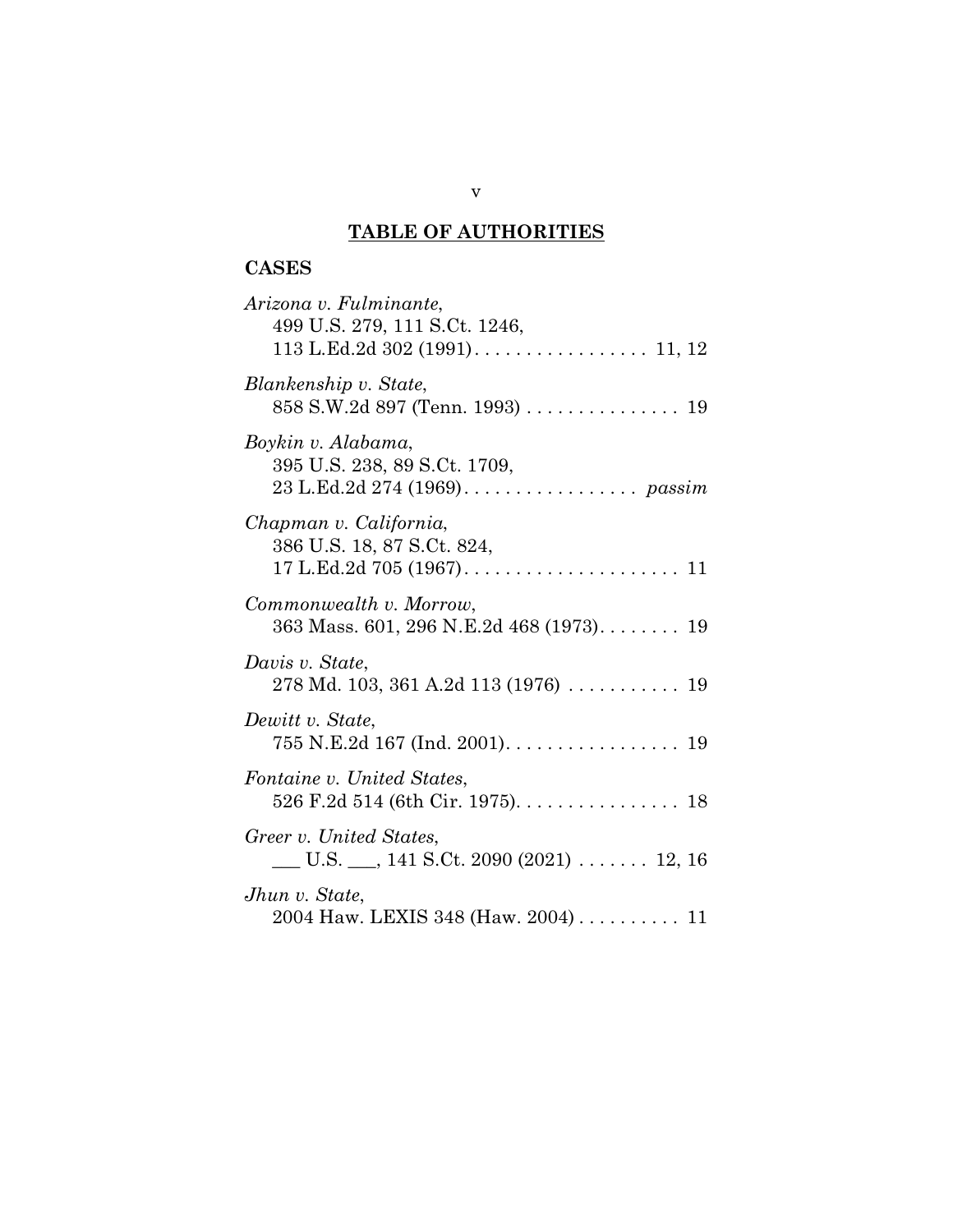| Kercheval v. United States,<br>274 U.S. 220, 47 S. Ct. 582, |
|-------------------------------------------------------------|
| Lacy v. People,                                             |
| Lafler v. Cooper,<br>566 U.S. 156, 132 S.Ct. 1376,          |
| Mabry v. Johnson,<br>467 U.S. 504, 104 S. Ct. 2543,         |
| McCarty v. United States,                                   |
| Michigan v. Long,<br>463 U.S. 1032, 103 S.Ct. 3469,         |
| Missouri v. Frye,<br>566 U.S. 134, 132 S.Ct. 1399,          |
| Morgan v. State,<br>582 P.2d 1017 (Alaska 1978)  19         |
| Neyland v. Blackburn,<br>785 F.2d 1282 (5th Cir. 1986). 18  |
| Parke v. Raley,<br>506 U.S. 20, 113 S.Ct. 517,              |
| People v. Fuller,                                           |

vi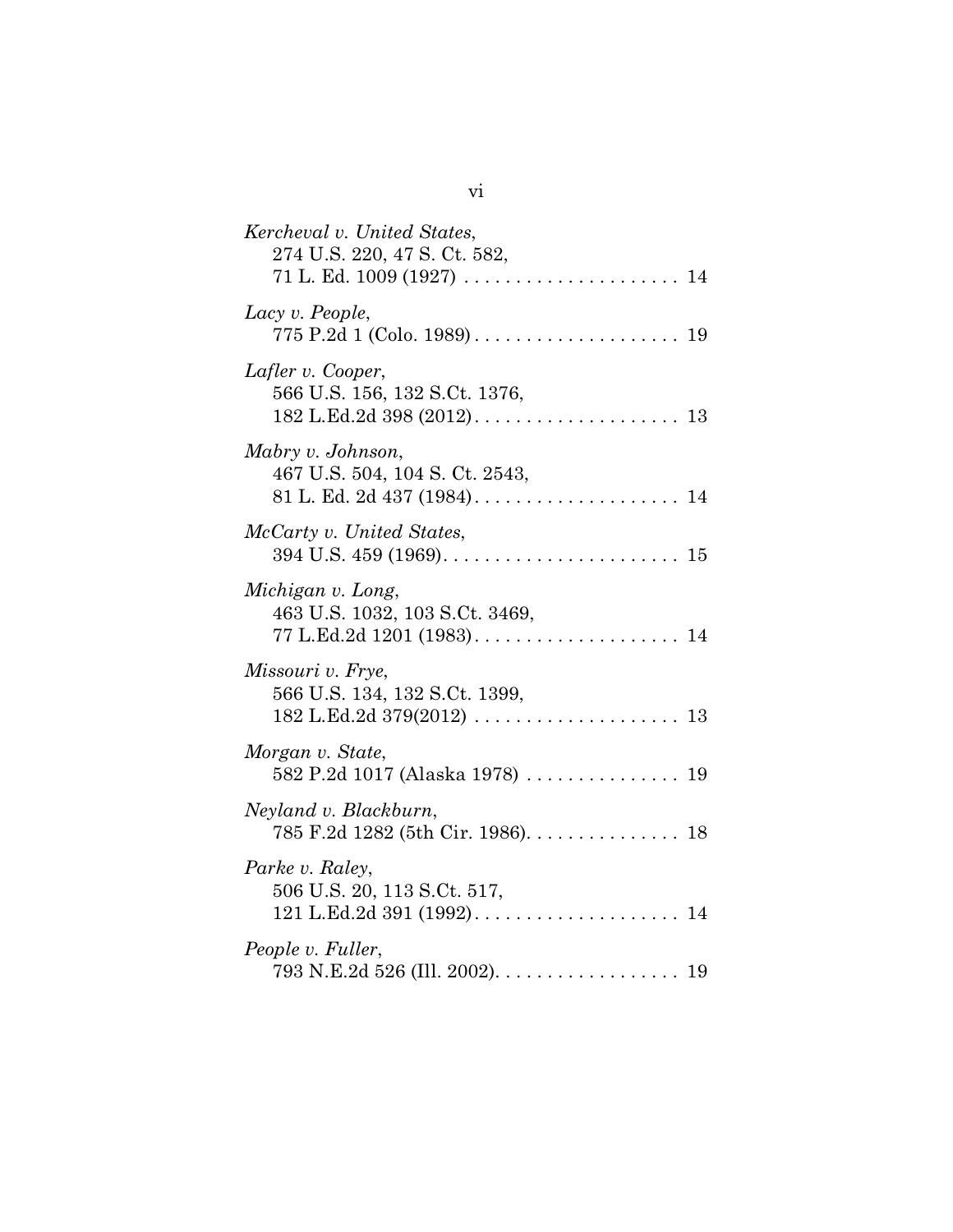| People v. Howard,<br>1 Cal.4th 1132, 824 P.2d 1315 (1992)  11, 19                             |
|-----------------------------------------------------------------------------------------------|
| People v. Pellegrino,<br>44 N.E.3d 145 (N.Y. 2015) 19                                         |
| State v. Ballard,<br>66 Ohio St.2d 473, 423 N.E.2d 115 (1981). 17                             |
| State v. Balsano,                                                                             |
| State v. Beckley,<br>$742$ N.W.2d 841 (S.D. 2007) 19                                          |
| State v. Billups,<br>57 Ohio St.2d 31, 385 N.E.2d 1308 (1979) 17                              |
| State v. Colyer,<br>98 Idaho 32, 557 P.2d 626 (1976) 19                                       |
| State v. Engle,<br>74 Ohio St.3d 525, 660 N.E.2d 450 (1996) 13                                |
| State v. Kelley,<br>57 Ohio St. 3d 127, 566 N.E.2d 658 (1991)  14                             |
| State v. Lambert,<br>266 S.C. 574, 225 S.E.2d 340 (1976)  19                                  |
| State v. Olsen,<br>544 N.W.2d 144 (N.D. 1996). $\dots \dots \dots \dots \dots \dots \dots$ 19 |
| State v. Propotnik,<br>299 Minn. 56, 216 N.W.2d 637 (1974)  19                                |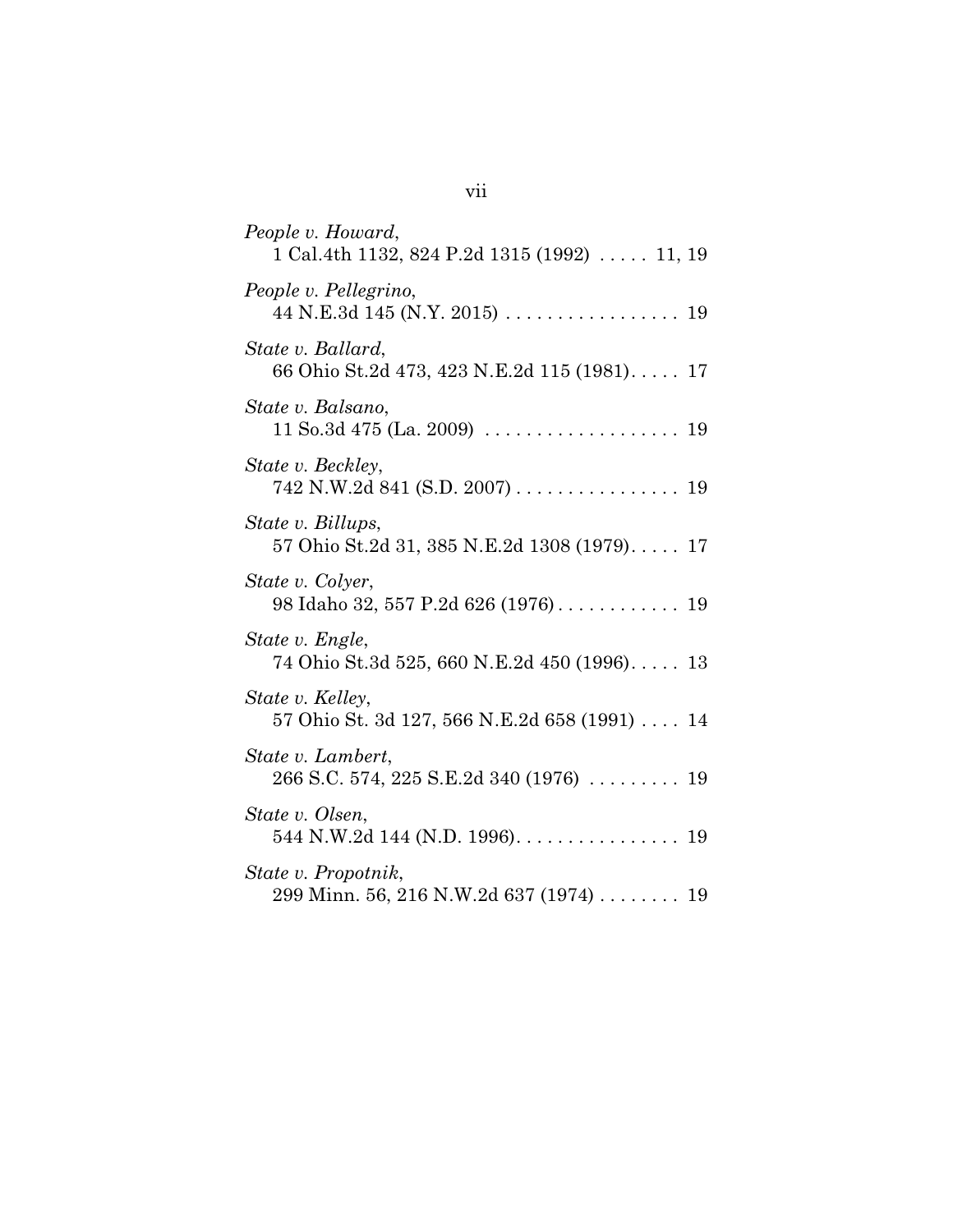| State v. Veney,<br>120 Ohio St.3d 176, 2008-Ohio-5200,<br>897 N.E.2d 621 (2008), cert. declined<br>557 U.S. 929, 129 S.Ct. 2824, |
|----------------------------------------------------------------------------------------------------------------------------------|
| Stinson v. Turner,<br>473 F.2d 913 (10th Cir. 1973). 19                                                                          |
| Todd v. Lockhart,<br>490 F.2d 626 (8th Cir. 1974). 19                                                                            |
| United States v. Akinsola,<br>105 F.3d 331 (7th Cir. 1997). 16                                                                   |
| United States v. Dominguez-Benitez,                                                                                              |
| United States v. Hastings,<br>461 U.S. 499, 103 S.Ct. 1974,                                                                      |
| United States v. Monroe,<br>353 F.3d 1346 (11th Cir. 2003). 18                                                                   |
| United States v. Simmons,<br>961 F.2d 183 (11th Cir. 1992). 19                                                                   |
| United States v. Stewart,<br>977 F.2d 81 (3d Cir. 1992)  18                                                                      |
| United States v. Vonn,<br>535 U.S. 55, 122 S.Ct. 1043,                                                                           |
| United States v. Wagner,<br>996 F.2d 906 (7th Cir. 1993). 18, 19                                                                 |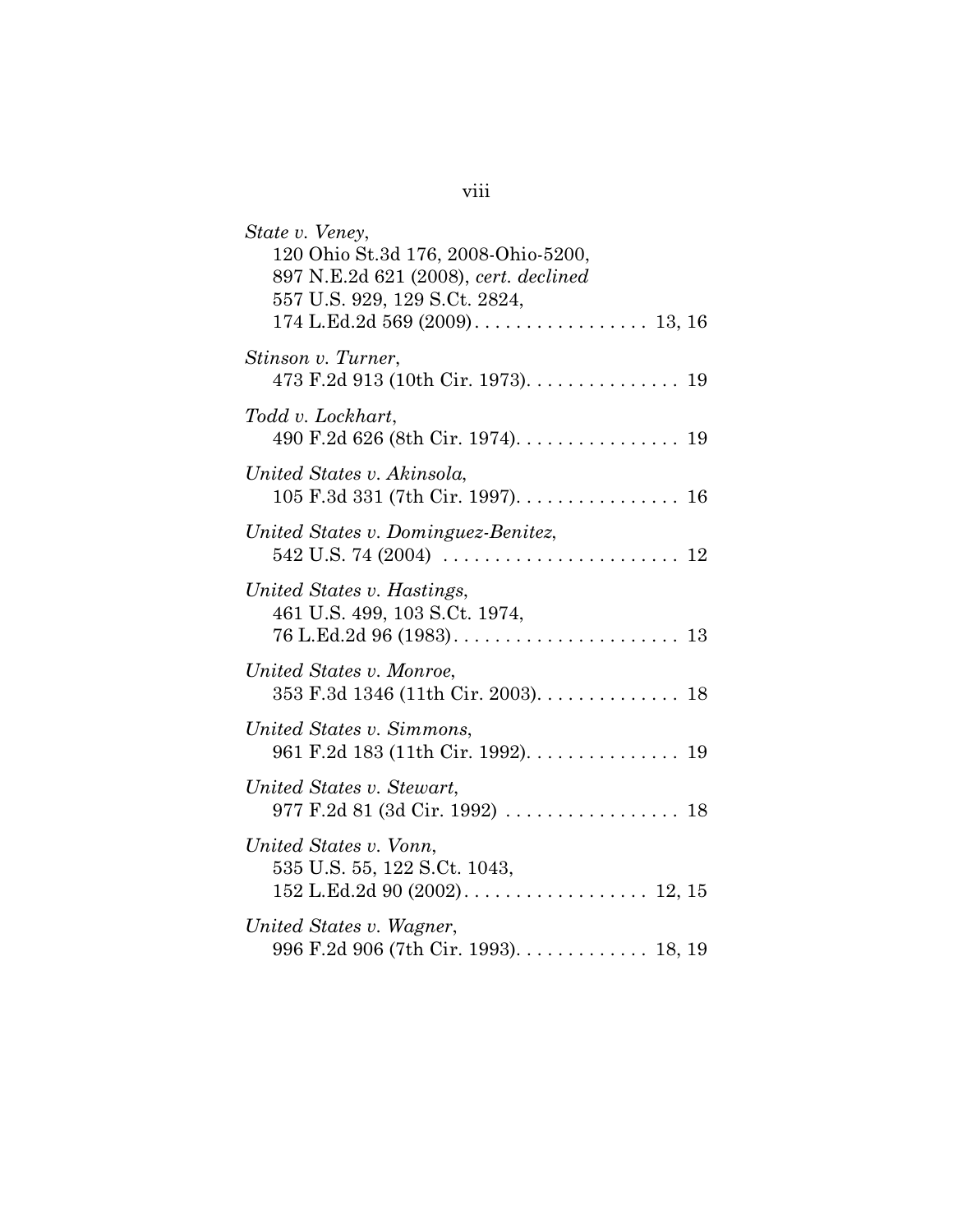| United States v. Ward,                                                                          |
|-------------------------------------------------------------------------------------------------|
| Wade v. Coiner,<br>468 F.2d 1059 (4th Cir. 1972). 18                                            |
| Washington v. Recuenco,<br>548 U.S. 212, 126 S.Ct. 2546,                                        |
| Wilkins v. Erickson,<br>505 F.2d 761 (9th Cir. 1974). $\dots \dots \dots \dots \dots \dots$ 18  |
| Wood v. Morris,<br>87 Wash.2d 501, 554 P.2d 1032 (1976)  19                                     |
| <b>CONSTITUTION AND STATUTES</b>                                                                |
|                                                                                                 |
|                                                                                                 |
|                                                                                                 |
| $28 \text{ U.S.C.} \S 1257(a) \ldots \ldots \ldots \ldots \ldots \ldots \ldots \ldots \ldots 1$ |
| <b>RULES</b>                                                                                    |
|                                                                                                 |
|                                                                                                 |
|                                                                                                 |
|                                                                                                 |
| <b>OTHER AUTHORITY</b>                                                                          |
| Advisory Committee Notes 1569 16                                                                |

### ix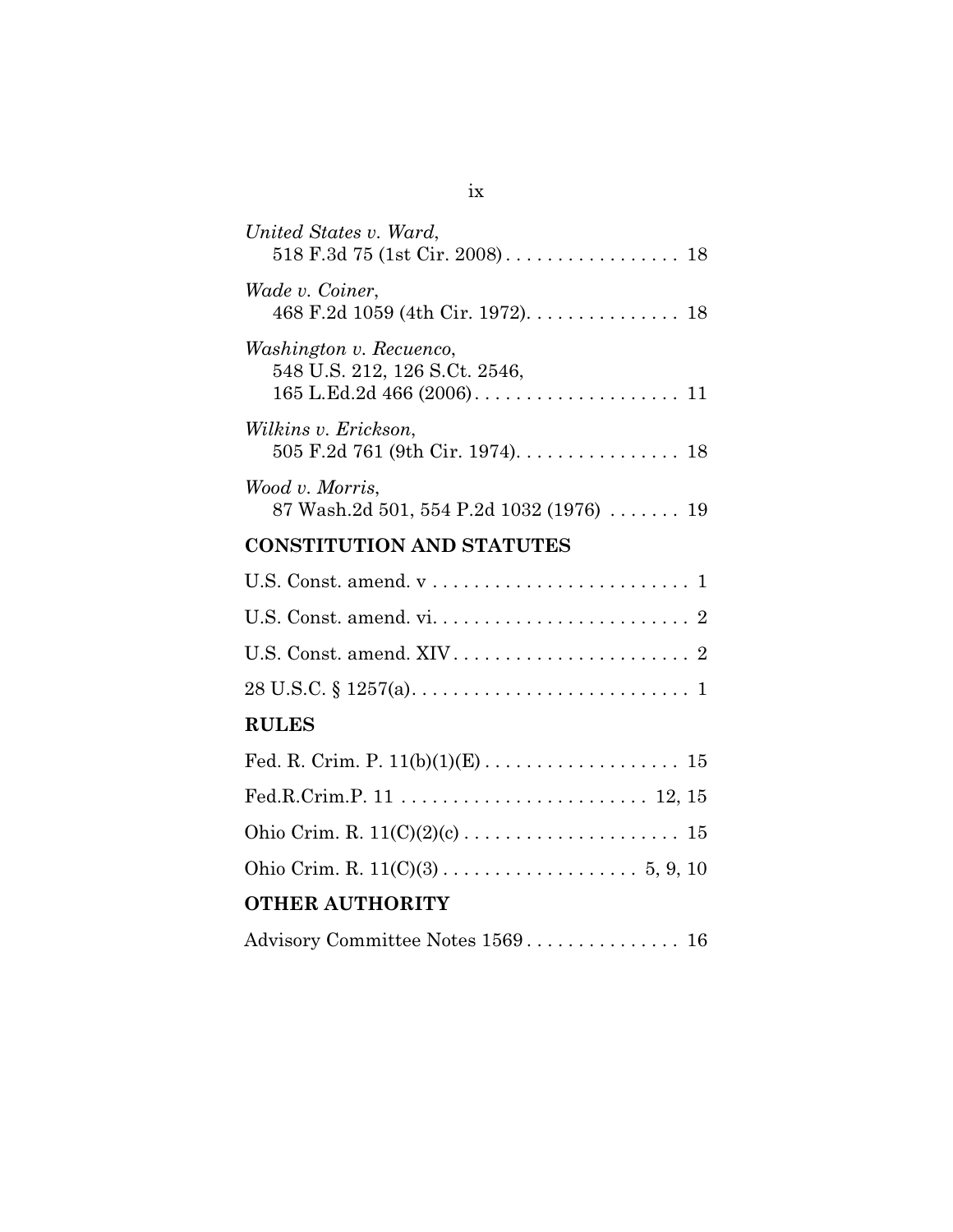#### **PETITION FOR A WRIT OF CERTIORARI**

Petitioner State of Ohio respectfully petitions for a writ of certiorari to review the judgment of the Supreme Court of Ohio which vacated a knowing, voluntary and intelligent guilty plea though an overexpansive interpretation of what process is due when a criminal defendant resolves his case by a plea.

#### **OPINIONS BELOW**

The Supreme Court of Ohio's opinion is reproduced at Pet. App. 1.

#### **JURISDICTIONAL STATEMENT**

The Supreme Court of Ohio issued its order vacating Brinkman's guilty plea on July 21, 2021. Pet. App. 1. The state has timely sought certiorari in the Court. The Court has jurisdiction under 28 U.S.C.  $$1257(a).$ 

#### **RELEVANT CONSTITUTIONAL PROVISIONS**

#### **United States Constitution, Fifth Amendment**

No person shall be held to answer for a capital, or otherwise infamous crime, unless on a presentment or indictment of a grand jury, except in cases arising in the land or naval forces, or in the militia, when in actual service in time of war or public danger; nor shall any person be subject for the same offense to be twice put in jeopardy of life or limb; nor shall be compelled in any criminal case to be a witness against himself, nor be deprived of life, liberty, or property, without due process of law; nor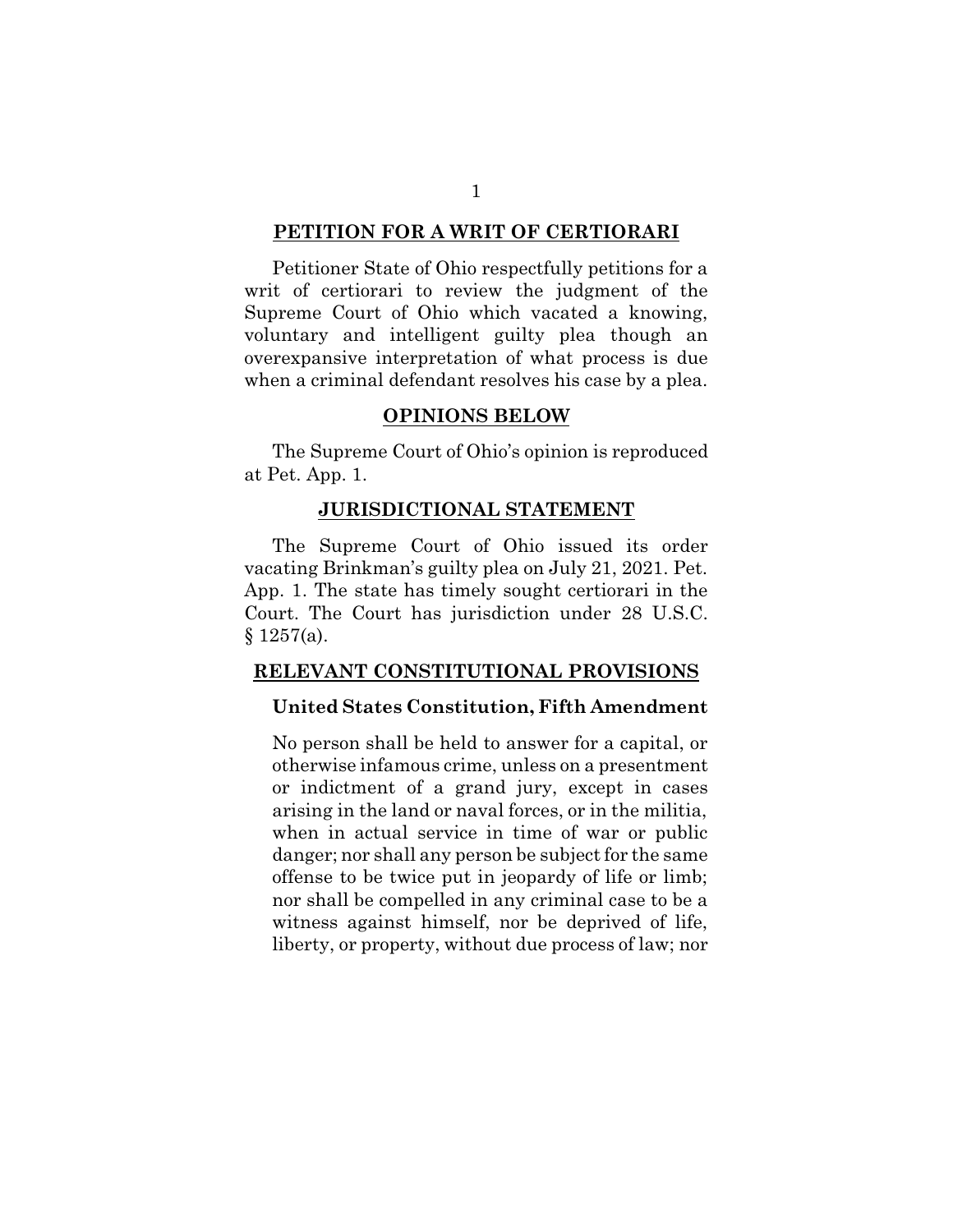shall private property be taken for public use, without just compensation.

#### **United States Constitution, Sixth Amendment**

In all criminal prosecutions, the accused shall enjoy the right to a speedy and public trial, by an impartial jury of the state and district wherein the crime shall have been committed, which district shall have been previously ascertained by law, and to be informed of the nature and cause of the accusation; to be confronted with the witnesses against him; to have compulsory process for obtaining witnesses in his favor, and to have the assistance of counsel for his defense.

### **United States Constitution, Fourteenth Amendment**

No State shall make or enforce any law which shall abridge the privileges or immunities of citizens of the United States; nor shall any State deprive any person of life, liberty, or property, without due process of law; nor deny to any person within its jurisdiction the equal protection of laws.

#### **STATEMENT OF THE CASE**

#### **A. The Indictment**

An Ohio grand jury in Cuyahoga County returned a thirteen-count indictment charging Brinkman with the aggravated capital murders of Suzanne Taylor and her daughters, Taylor Lynne Pifer and Kylie Elizabeth Pifer. Pet. App. 2. If found guilty as charged, Brinkman could be subject to capital punishment. Brinkman was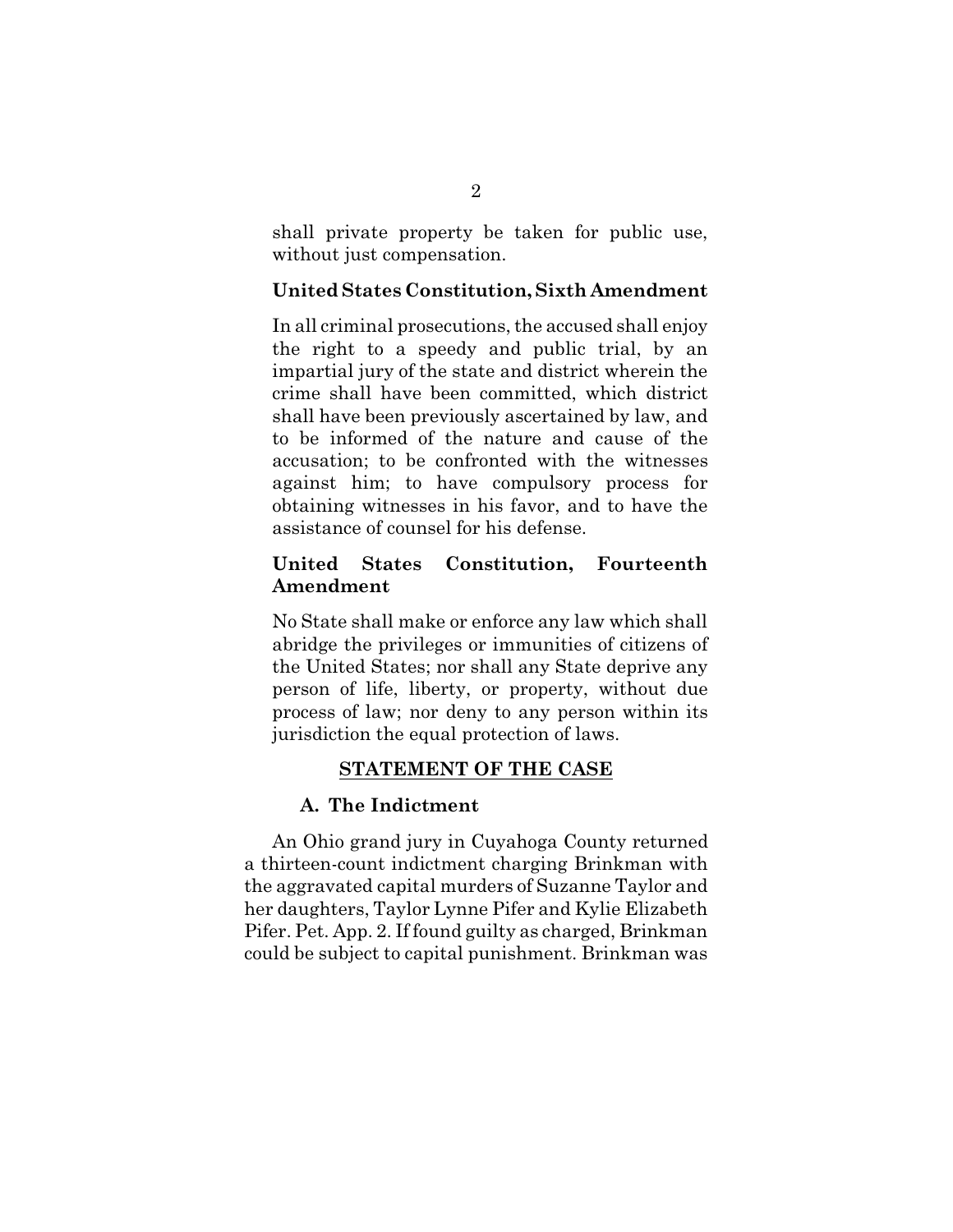appointed two attorneys qualified to handle capital cases.

#### **B. The Plea Hearing**

On November 5, 2018, the trial court conducted a plea hearing after being informed that Brinkman wanted to change his pleas of not guilty and enter a guilty plea to the indictment as charged. After some preliminary questions, the trial court advised Brinkman of the following:

- The Court: Do you understand that by entering pleas of guilty you will be giving up certain constitutional rights?
- Brinkman: Yes, sir.
- The Court: All right. I'm going to go through your rights with you, sir, and ask you if you understand each one. When I ask you if you understand, answer yes out loud. If you don't understand, say no, or feel free at any point to interrupt me and I'll explain it to you. First of all, sir, do you understand that you have a right to an attorney? If you cannot afford an attorney, one will be appointed to you at no cost to yourself.
- Brinkman: Yes.
- The Court: Do you understand that you have a right to a trial by a jury or to a judge?
- Brinkman: Yes.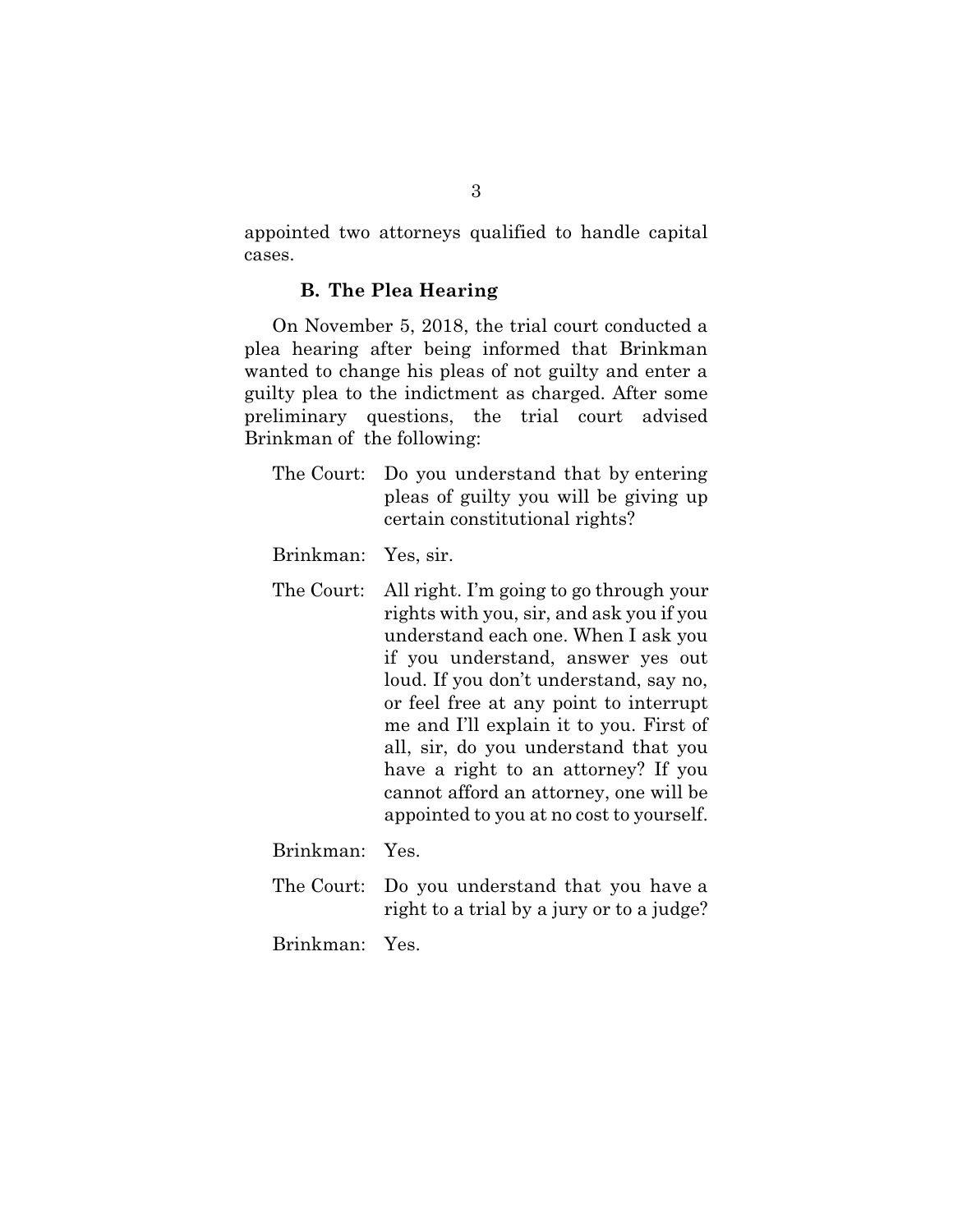The Court: Do you understand you have the right to use the Court's power of compulsory process through a subpoena to compel witnesses to come to court and testify on your behalf?

#### Brinkman: Yes.

- The Court: Do you also understand that you have a right to remain silent and not testify and no one could hold it against you that you did not testify, nor could anyone make a comment about your silence to the jury?
- Brinkman: Yes.

...

- The Court: Do you have any questions for this Court about any of those proceedings or the consequences of your plea here today?
- Brinkman: No, sir.
- The Court: Has anyone threatened you or promised you anything to force you to change your plea here today?

Brinkman: No, sir.

Pet.App. 3-4.

The trial court found Brinkman's plea to be knowingly and voluntarily entered. Brinkman did not raise any objection during this proceeding.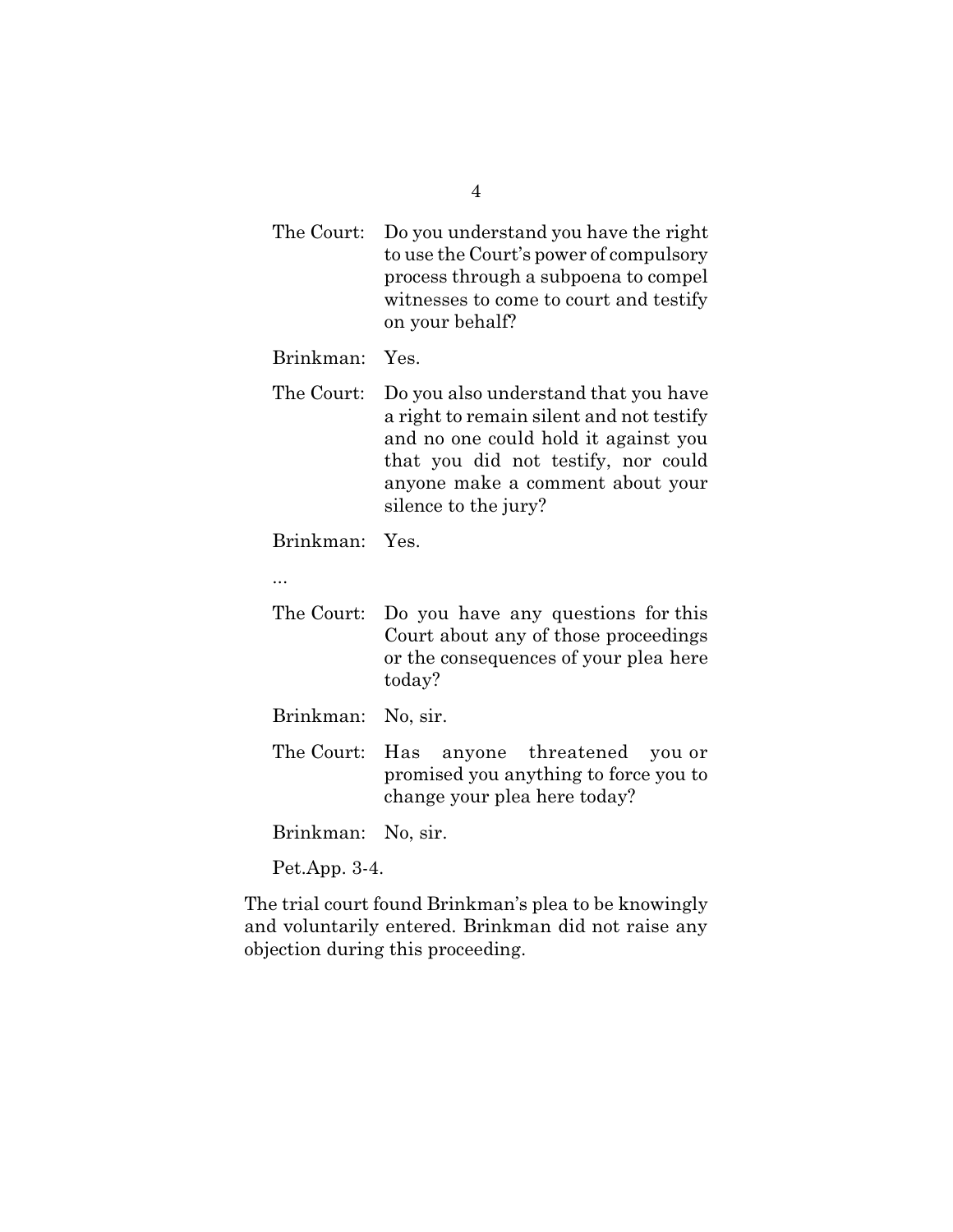Ohio Criminal Rule 11(C)(3) contains additional protections for capital defendants by requiring the trial court to make an additional determination that the defendant is in fact guilty of aggravated murder before making a formal finding of guilt. This is accomplished through an evidentiary hearing. During that proceeding, the trial court corrected the omissions from the November 5, 2018 hearing. At that time, before any finding of guilt, the following exchange took place:

- The Court: The Court reviewed a transcript of a plea colloquy and noticed that there was *[sic]* some omissions that were not thoroughly covered, and the Court would like to make sure that they are thoroughly covered. So*,* Mr. Brinkman, I must ask you a couple of questions like we did on Monday. First of all*,* you understand that by your guilty plea you're giving up your constitutional rights with respect to a trial? Do you understand that?
- Brinkman: Yes, sir.
- The Court: And that includes a trial by jury or to the judge. Do you understand this?
- Brinkman: Yes, sir.
- The Court: And you're giving up your right to that jury trial in which 12 jurors must unanimously find the evidence true beyond a reasonable doubt.
- Brinkman: Yes, sir.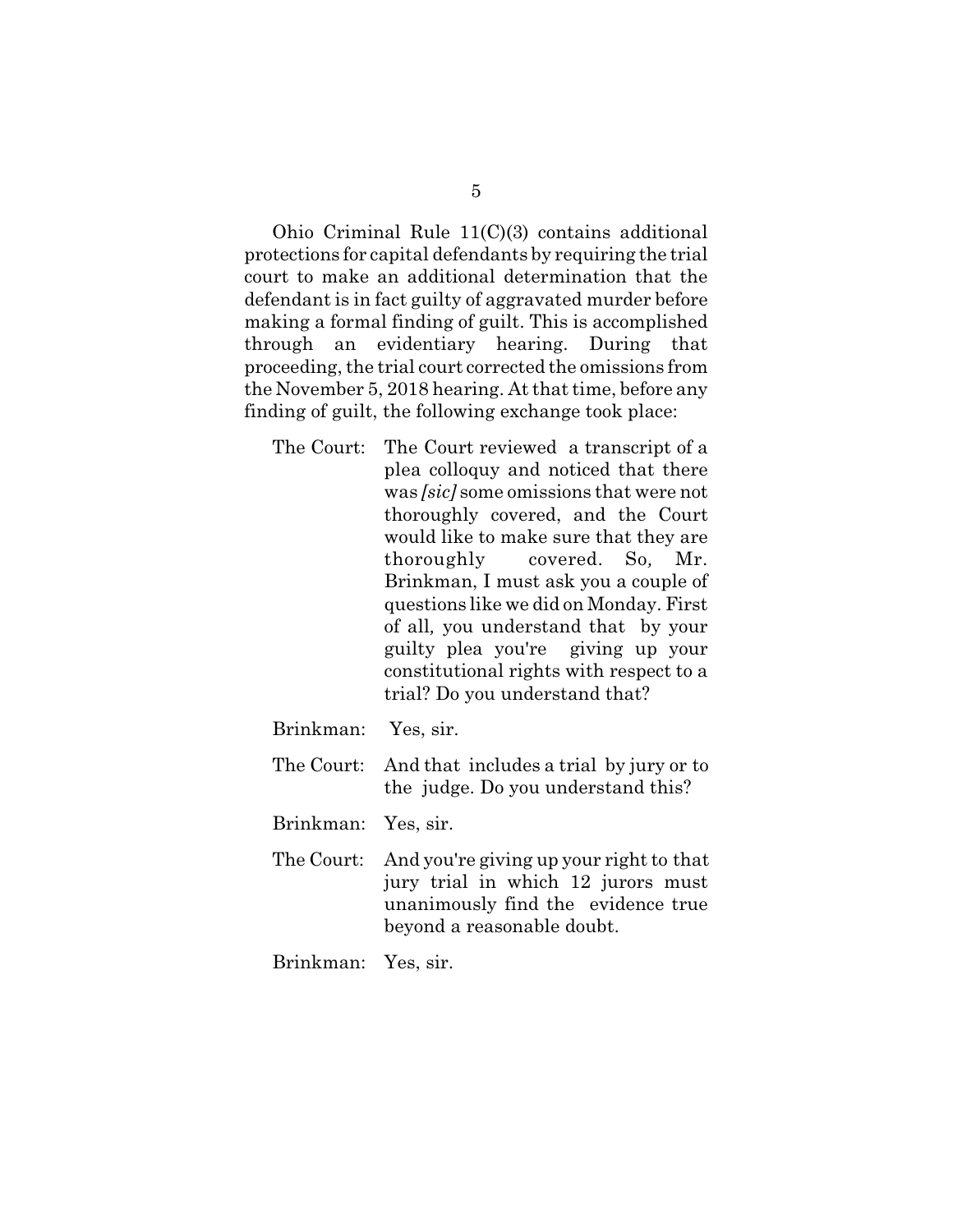- The Court: And that you have a right to use this Court's power of compulsory process through a subpoena to compel witnesses to come to court and testify on your behalf. Do you understand that?
- Brinkman: Yes, sir.
- The Court: Do you also understand that you have a right to have the State, through its prosecuting attorney, prove your guilt by evidence beyond a reasonable doubt, and your attorneys would have the opportunity to confront and crossexamine each and every witness the State would bring forward? Do you understand you're giving that up?
- Brinkman: Yes, sir.
- The Court: Do you also understand you have a right to remain silent and not testify and no one could hold it against you that you did not testify, nor make any comment about it to the jury that you did not testify? Do you understand that?
- Brinkman: Yes, sir.
- The Court: And I think we very thoroughly went over all the offenses, and you did indicate you understood those and the possible consequences of this guilty plea. Do you have any questions about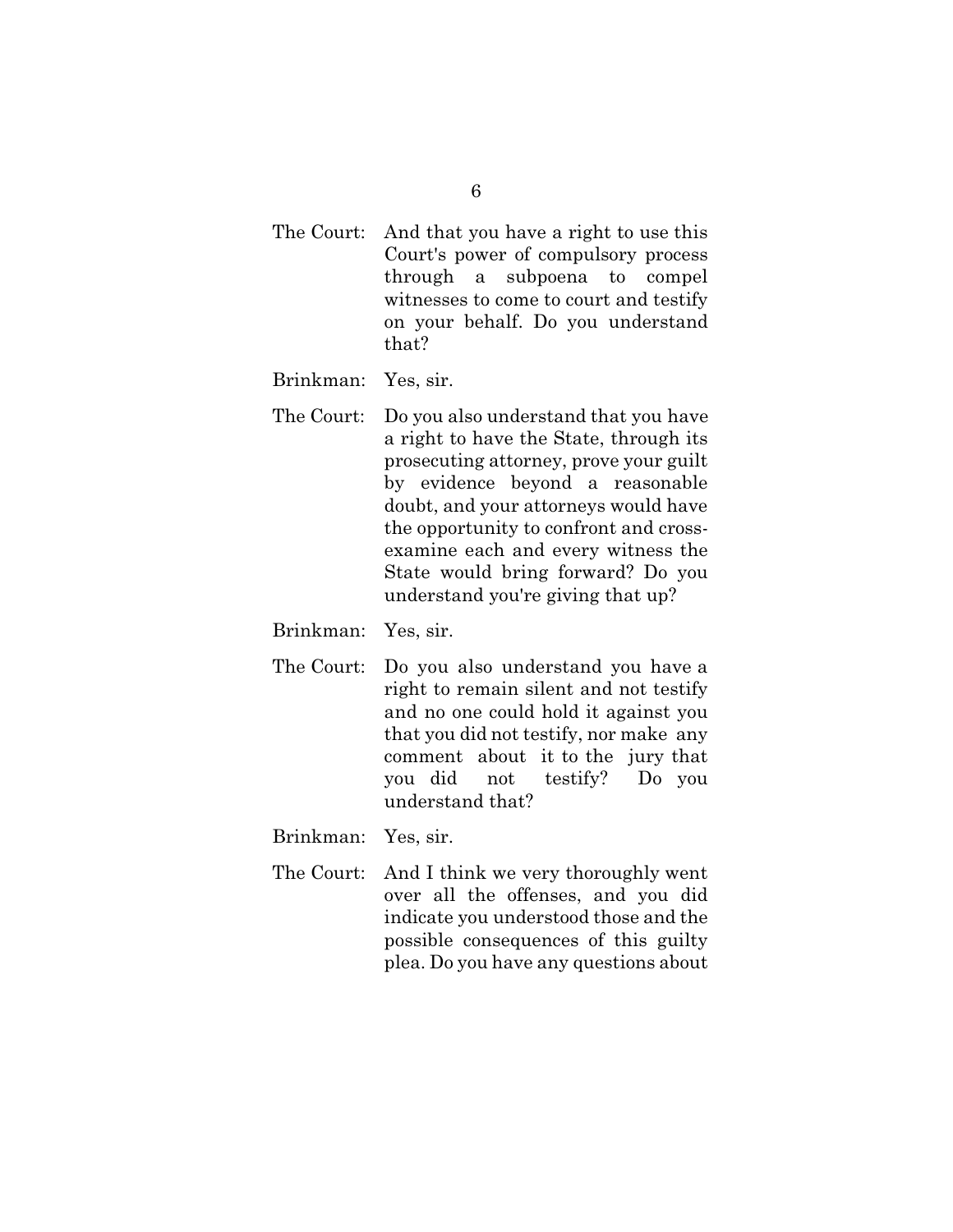any of these things we've talked about?

- Brinkman: No, sir.
- The Court: All right. And so hopefully that will- anything else, Mr. Schroeder?
- Mr. Schroeder: I think we missed the right to confront witnesses, Your Honor.
- The Court: Okay. I'll say - I think I said that, but I'll - - I'll make sure. I'll say it again. That you have a right to have the State, through its prosecuting attorney, prove your guilt by evidence beyond a reasonable doubt, and your attorneys would have the opportunity to confront and cross-examine each and every witness the State would bring forward?
- The Court: Yes, sir.
- The Court: And you are presumed innocent until, in fact, the State proves you otherwise?
- Brinkman: Yes, sir.
- The Court: Okay. Is that satisfactory to everyone?
- Mr. Conway:Yes, Your Honor.
- Mr. Schroeder: Yes, Your Honor.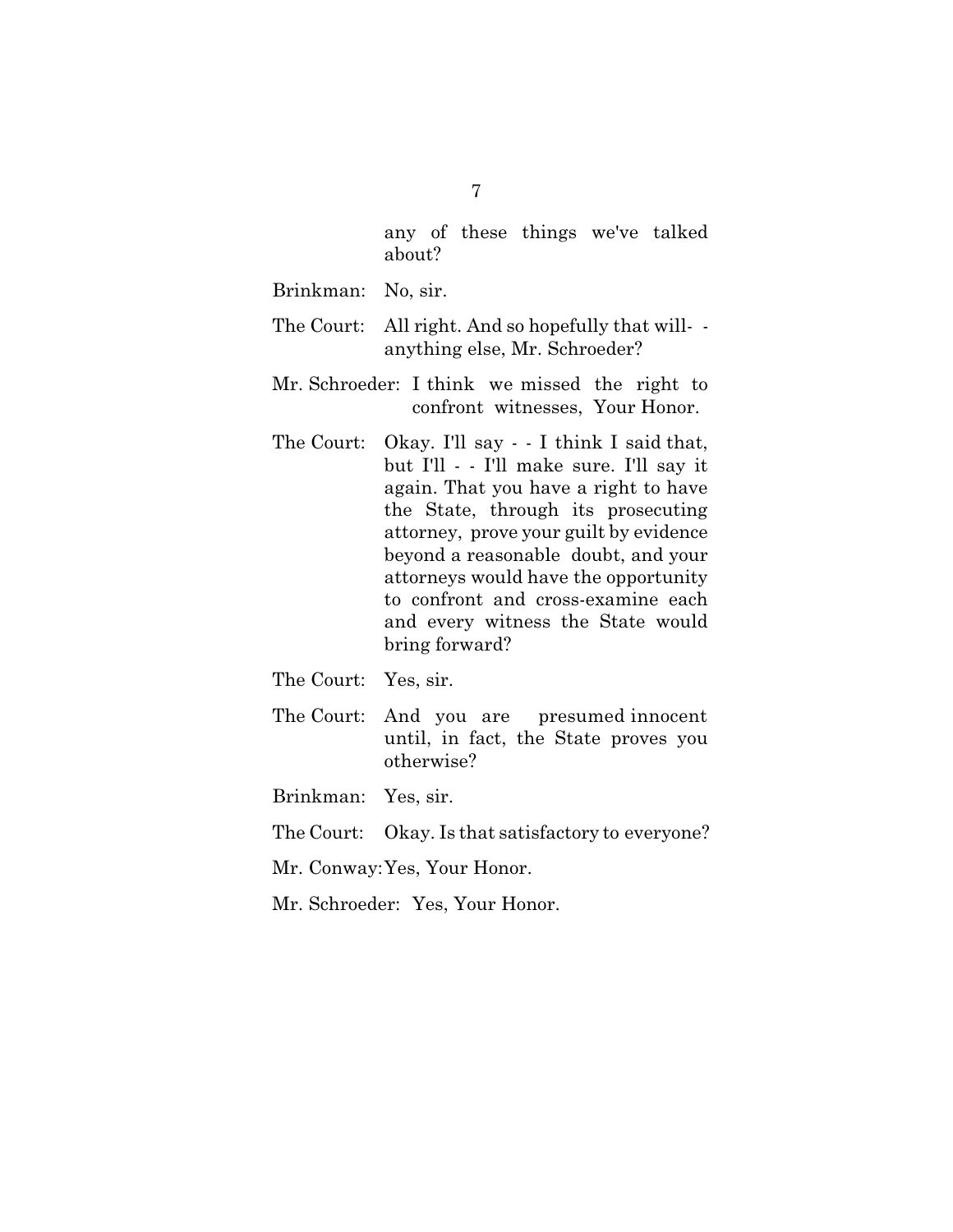Mr. Mack: Yes, Your Honor. Thank you.

Pet.App. 5-8.

Following the multiple colloquies and the admission of evidence, the trial court found Brinkman guilty of the charges that he pled to. The matter proceeded to the sentencing phase, where the three-judge panel unanimously imposed a death sentence. Pet.App. 2.

#### **C. The Appeal**

As a defendant sentenced to death, the Ohio Constitution provided Brinkman with an automatic direct appeal to the Supreme Court of Ohio. Citing both the Sixth and Fourteenth Amendments of the United States Constitution, as well as sections of the Ohio Constitution, Brinkman argued that his plea was invalid because he was not advised of his constitutional rights. The prosecution argued that, reviewing the entire record, Brinkman was advised of his rights and that his plea was knowingly, intelligently, and voluntarily entered. The Supreme Court of Ohio vacated Brinkman's guilty plea and remanded the matter to the trial court. Pet. App. 17.

#### **REASONS FOR GRANTING THE WRIT**

The Court should grant the petition for writ of certiorari to review the Supreme Court of Ohio's decision in this case.

*First,* the Supreme Court of Ohio decided a federal question when it held that Due Process demands automatic reversal of a guilty plea when a trial court omits a constitutional advisement during a plea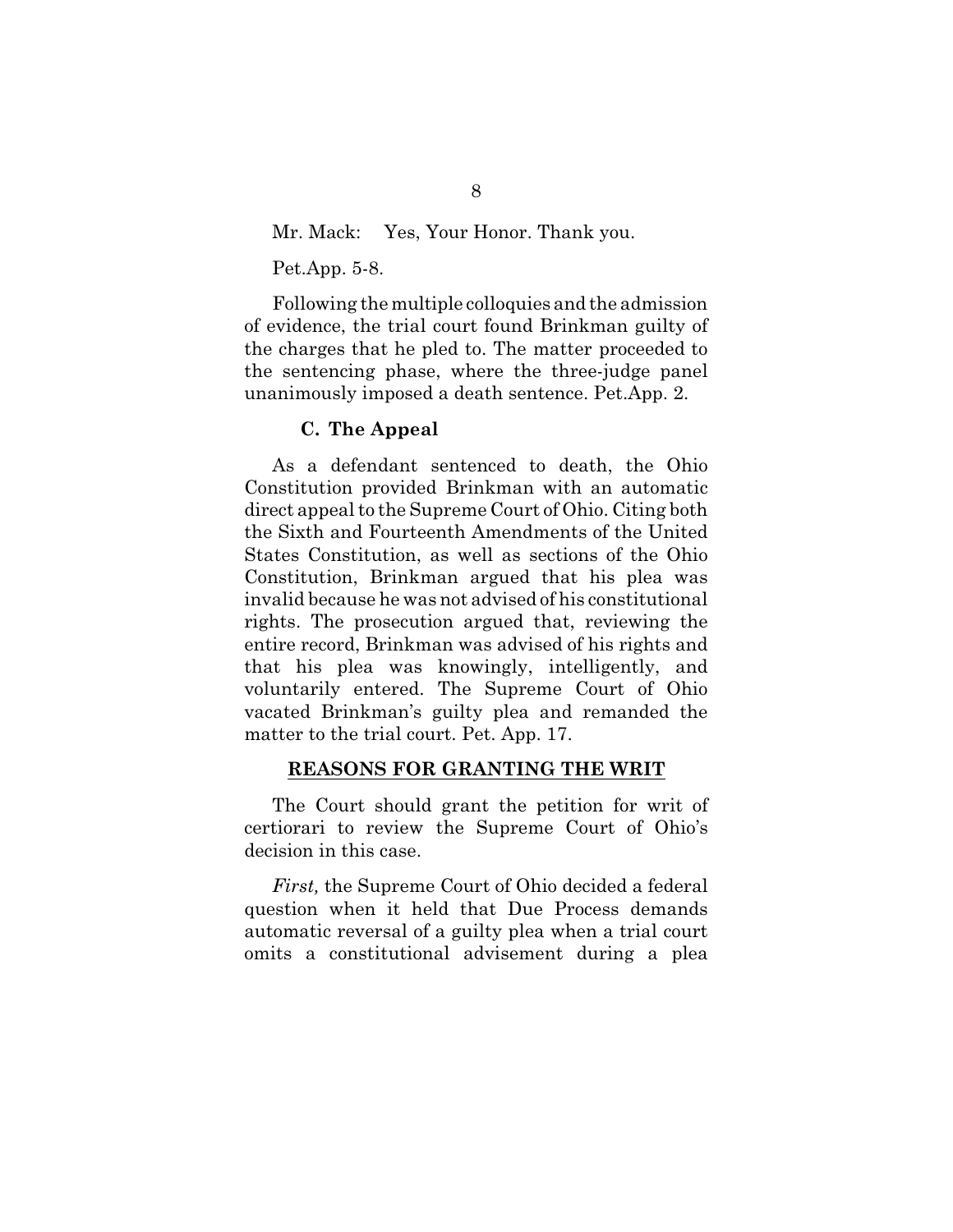colloquy. The Supreme Court of Ohio's decision conflicts with the Court's precedent and is in conflict with state and federal precedent throughout the country on this issue. Compounding the issue was the Supreme Court of Ohio's decision to limit review to only a portion of the record. That decision conflicts with the Court's precedent on a federal question.

*Second*, this case presents a good vehicle to decide the questions that have been presented. The Supreme Court of Ohio vacated George Brinkman's guilty plea on direct review. The record is uncomplicated, and the state court's decision is clear. The Supreme Court of Ohio has taken an overly rigid approach to its review of this issue for years, causing the mandated reversal of otherwise knowing, intelligent, and voluntarily entered guilty pleas. That result is not required by the United States Constitution.

In *Boykin*, the Court found that due process was violated when the Alabama trial court had accepted the defendant's guilty plea without any evidence in the record that the defendant was aware of the following constitutional rights: (1) the right to jury trial; (2) the right to confront witnesses; and (3) the right not to be compelled to testify against himself. The "wholly silent" record was not sufficient to comply with Due Process. *Id*. at 240. Ohio's Criminal Rule 11(C)(2)(c) extends *Boykin* to require trial courts advise defendants of their right to compulsory process and the right to require the prosecution to prove guilt beyond a reasonable doubt at a trial.

When George Brinkman entered his guilty plea, the trial court initially failed to orally advise Brinkman of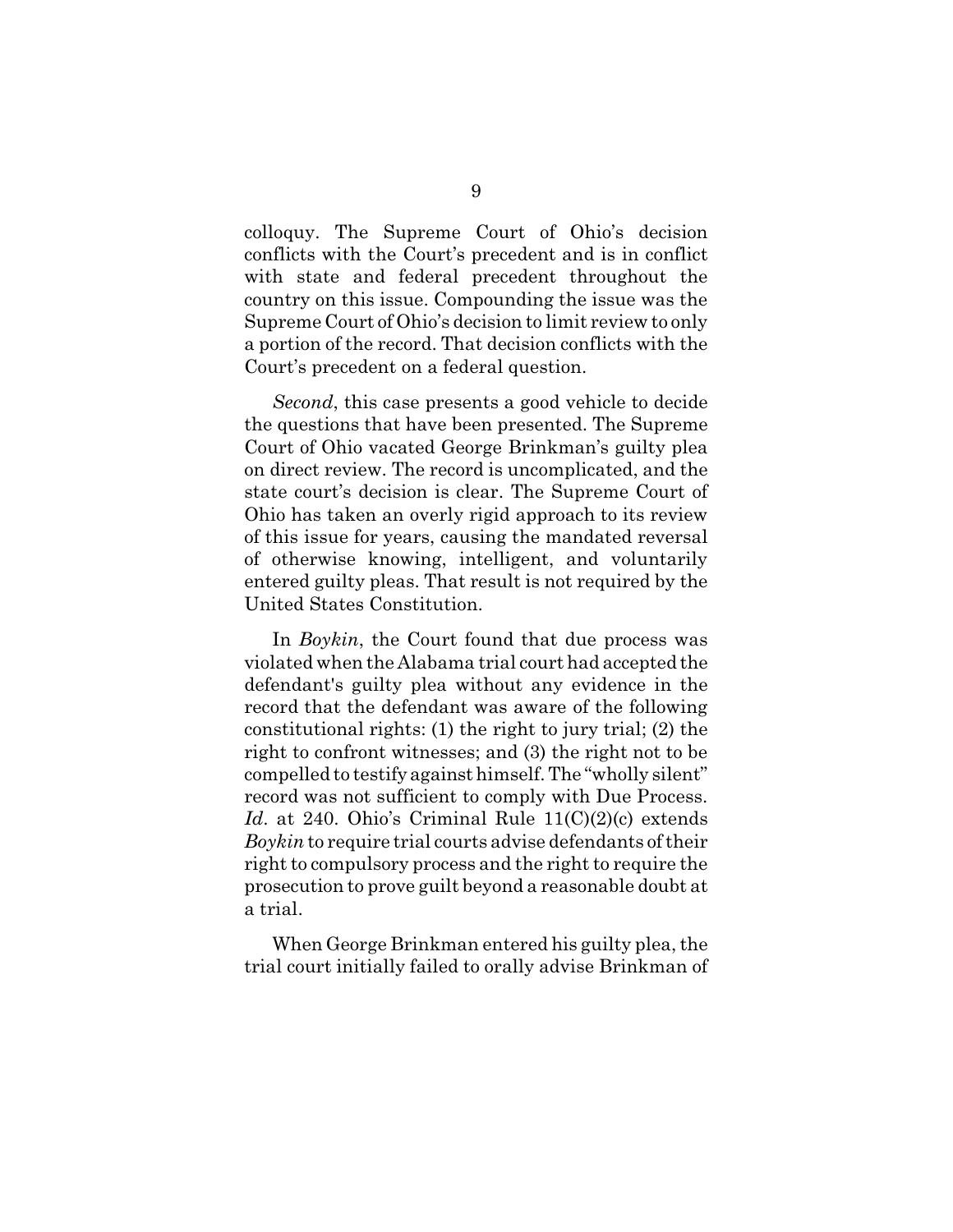his right to confront witnesses and his right to have the prosecution prove his guilt beyond a reasonable doubt. Pet.App. 11. In Ohio, Criminal Rule 11(C)(3) requires a trial court to "determine" that defendant's guilty plea to a capital offense is supported by the evidence. When the parties returned for that portion of the proceeding, the trial court discovered the omissions in Brinkman's plea, and the trial court properly advised Brinkman of his rights.

Brinkman was ultimately advised of his *Boykin* rights as well as the other requirements of Ohio Criminal Rule 11. Although not mentioned by the Supreme Court of Ohio, Brinkman used his right to confront the state's witnesses during the evidentiary hearing. For that reason, any "error" in the timing of the advisement of Brinkman's constitutional rights was harmless. Nor was there any error under *Boykin* because the record affirmatively shows that Brinkman was properly advised of and waived his rights.

The Supreme Court of Ohio concluded that the guilty plea must be vacated. As it has done before, the court "reaffirmed that a trial court must strictly comply with Crim.R.  $11(C)(2)(c)$  before accepting a defendant's guilty plea and that its failure to notify the defendant of his constitutional rights under that rule 'amounts to plain error,' that 'cannot be deemed harmless.'" Pet.App. 10. Applying this standard, the court found that the error required automatic reversal.

The Supreme Court of Ohio's ruling was rooted in its interpretation of Due Process. Pet.App. 9 ("Due process requires that a defendant's plea be made knowingly, intelligently, and voluntarily; otherwise,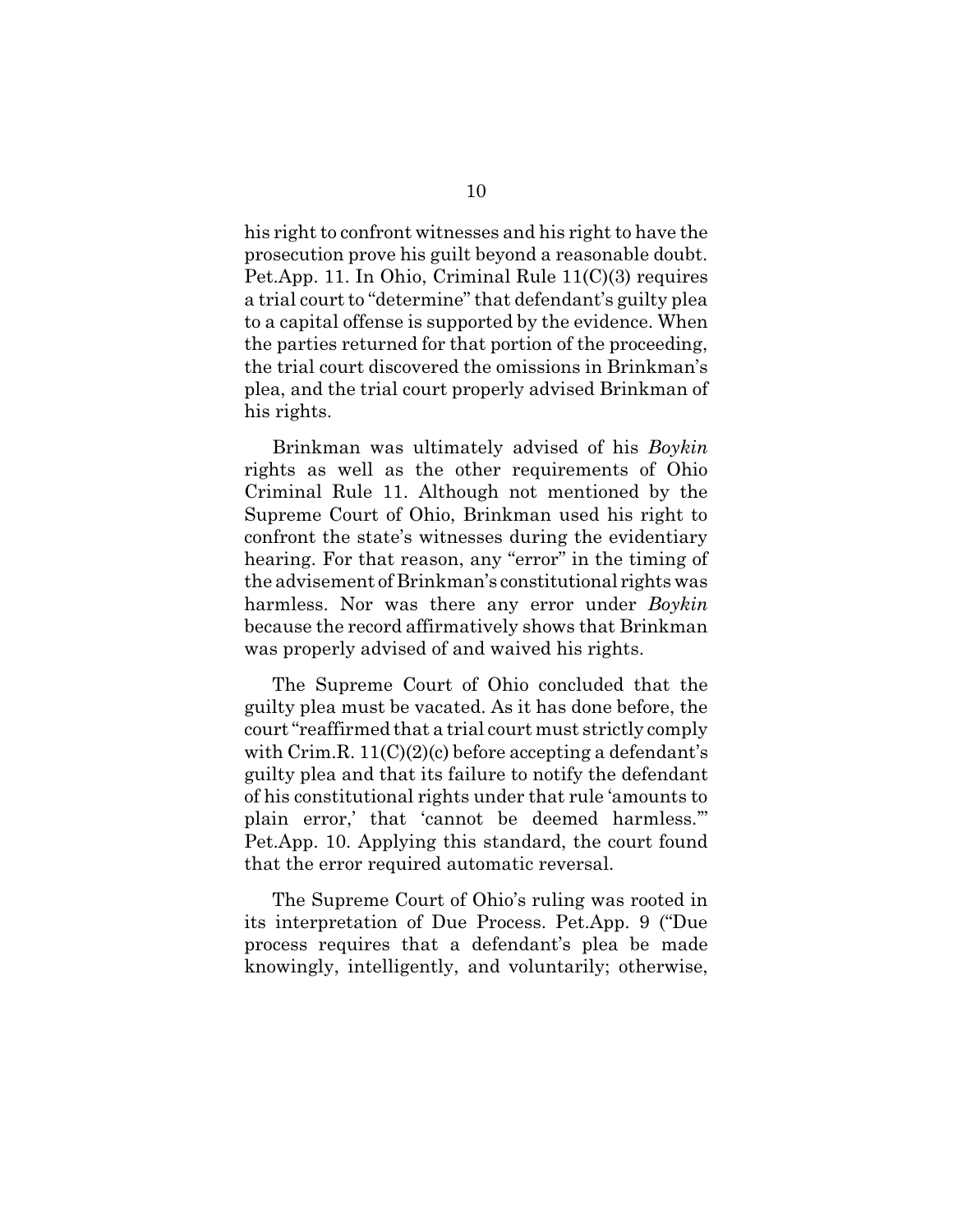the defendant's plea is invalid."). But the Court has never expanded *Boykin* to demand automatic reversal, and it has not demanded that result without considering the entire record. Nor has nearly every federal or state court who has addressed this issue. "[T]he overwhelming weight of authority no longer supports the proposition that the federal Constitution requires reversal when the trial court has failed to give explicit admonitions on each of the so-called *Boykin* rights." *People v. Howard*, 1 Cal.4th 1132, 1175, 824 P.2d 1315, 1339 (1992); see also, *Jhun v. State*, 2004 Haw. LEXIS 348 (Haw. 2004) (collecting cases; "this is the prevailing view among the federal appellate courts.").

The Supreme Court of Ohio "rejected" the prosecution's argument that the record showed a knowing, intelligent, and voluntary plea. Pet.App. 14. The court reasoned that "[i]nforming the defendant of his constitutional rights *after* he has already pleaded guilty" did not satisfy due process. Pet.App. 14. (Emphasis in Original). In doing so, the state court raised a federal question. *Washington v. Recuenco*, 548 U.S. 212, 217-218, 126 S.Ct. 2546, 165 L.Ed.2d 466 (2006) (reversing the Supreme Court of Washington's holding that a *Blakely* violation could never be harmless); *Chapman v. California*, 386 U.S. 18, 21, 87 S.Ct. 824, 17 L.Ed.2d 705 (1967).

Like the Supreme Court of Washington's decision in *Recuenco*, the Supreme Court of Ohio's automaticreversal standard is unnecessary as "most constitutional errors can be harmless." *Arizona v. Fulminante*, 499 U.S. 279, 306, 111 S.Ct. 1246, 113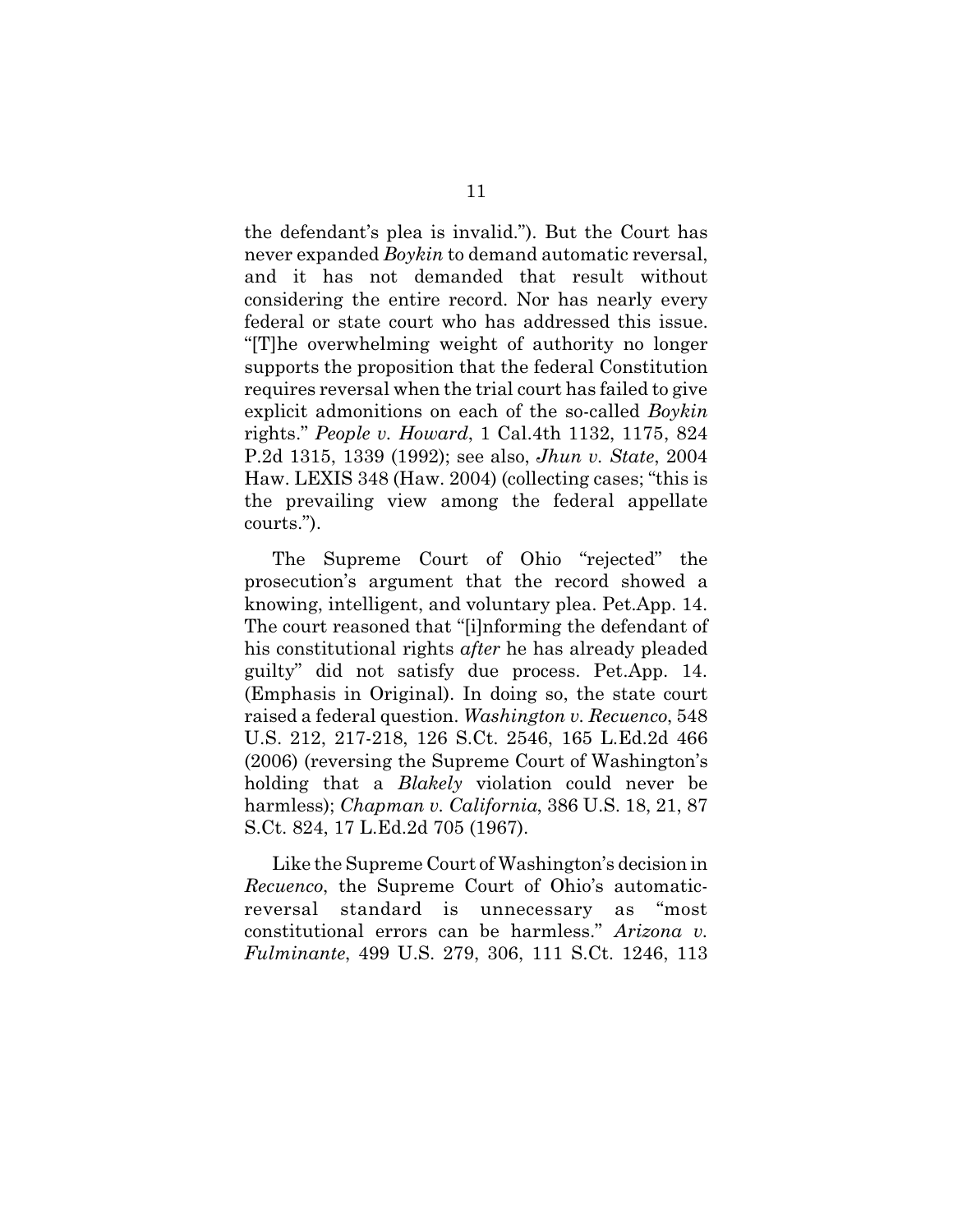L.Ed.2d 302 (1991). Indeed, the Court has held that the failure to advise a defendant of his right to counsel during a plea colloquy did not preclude a plain error review. *United States v. Vonn*, 535 U.S. 55, 61-62, 122 S.Ct. 1043, 152 L.Ed.2d 90 (2002). See also *United States v. Dominguez-Benitez*, 542 U.S. 74, 81 n. 6 (2004) (the omission of a non-constitutional advisement required by Fed.R.Crim.P. 11 is not structural error). The Supreme Court of Ohio's refusal to apply a plainerror standard of review was compounded by its refusal to review the entire record. Put simply, the Supreme Court of Ohio was wrong to hold that the United States Constitution compelled such a rigid approach. See *Greer v. United States*, \_\_\_ U.S. \_\_\_, 141 S.Ct. 2090, 2098, (2021) ("This Court has repeatedly stated that an appellate court conducting plain-error review may consider the *entire* record-not just the record from the *particular proceeding* were the error occurred."). (Emphasis in original).

Given the large number of cases rejecting any "specific articulation" requirement for even the *Boykin* rights, and considering that automatic reversal is not required regardless, the questions presented for review warrant the granting of a writ of certiorari.

### **I. THE PETITION FOR A WRIT OF CERTIORARI RAISES ISSUES THAT RECUR IN THE CRIMINAL JUSTICE SYSTEM.**

The petition for a writ of certiorari raises substantial constitutional questions that regularly occur. "[C]riminal justice today is for the most part a system of pleas, not a system of trials. Ninety-seven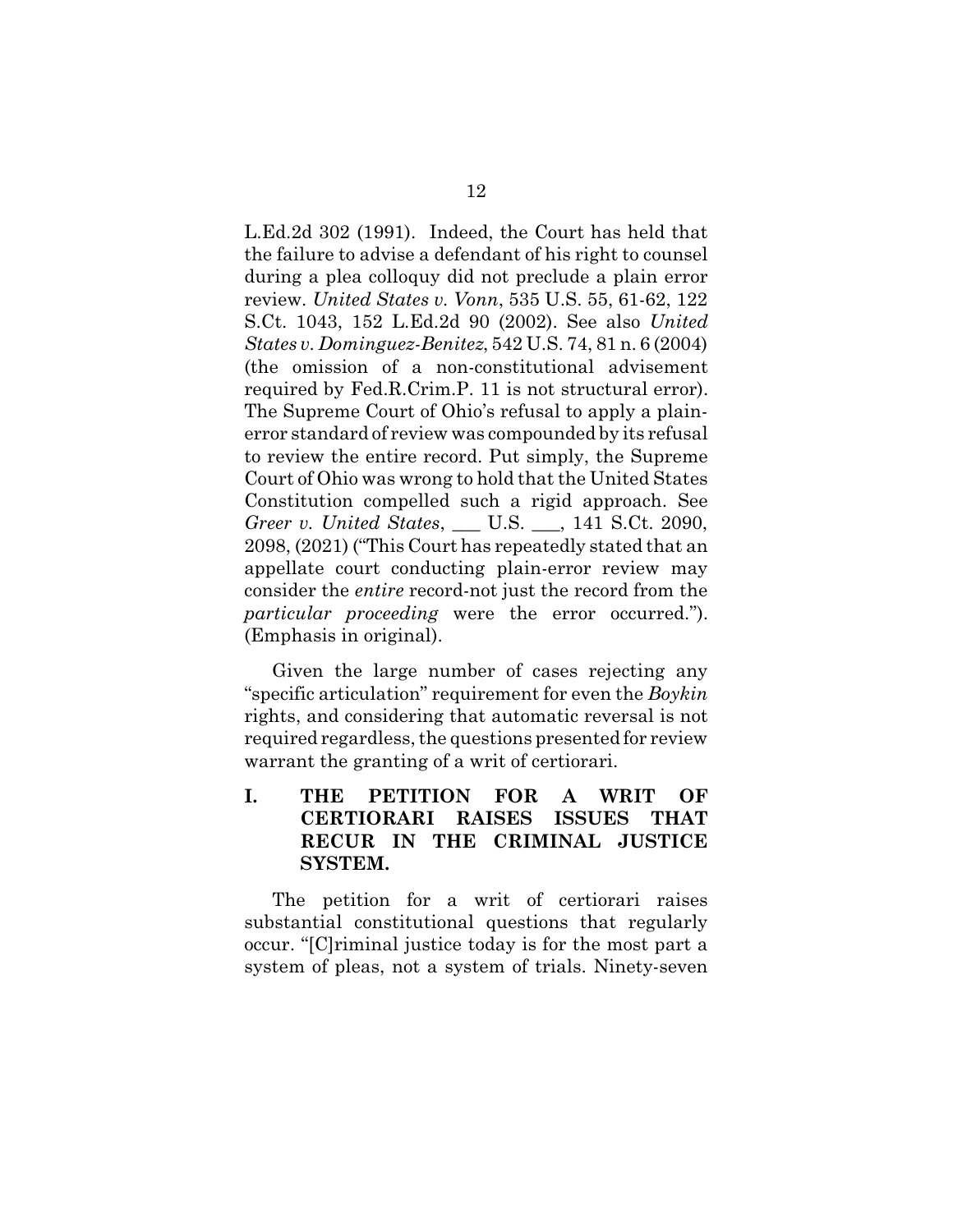percent of federal convictions and ninety-four percent of state convictions are the result of guilty pleas." *Lafler v. Cooper*, 566 U.S. 156, 170, 132 S.Ct. 1376, 182 L.Ed.2d 398 (2012)(*citing Missouri v. Frye*, 566 U.S. 134, 132 S.Ct. 1399, 182 L.Ed.2d 379(2012)).

The Supreme Court of Ohio's unworkable and unnecessary standard of review for pleas is an outlier among state and federal courts. If the United States Constitution does not demand an "error-free, perfect trial," *United States v. Hastings*, 461 U.S. 499, 508, 103 S.Ct. 1974, 76 L.Ed.2d 96 (1983), why would it demand perfection from a guilty plea? A review of the Supreme Court of Ohio's precedent shows that its decision in *Brinkman* is not a one-time decision. And in each case, the Supreme Court of Ohio based its decision on its interpretation of federal law.

In *State v. Veney*, 120 Ohio St.3d 176, 2008-Ohio-5200, 897 N.E.2d 621 (2008), *cert. declined* 557 U.S. 929, 129 S.Ct. 2824, 174 L.Ed.2d 569 (2009), the court held that when "'a defendant enters a plea in a criminal case, the plea must be made knowingly, intelligently, and voluntarily. Failure on any of those points renders enforcement of the plea unconstitutional under both the United States Constitution and the Ohio Constitution.'" *Veney* at ¶ 7 (citing *State v. Engle, 74 Ohio St.3d 525, 527, 660 N.E.2d 450 (1996)). Like Brinkman*, the *Veney* court relied on *Boykin* to support its holding.

If there was any doubt of the federal basis for the Supreme Court of Ohio's decision, one needs to look no further than *Engle, supra*. There, the court allowed Engle to move to withdraw her plea because of a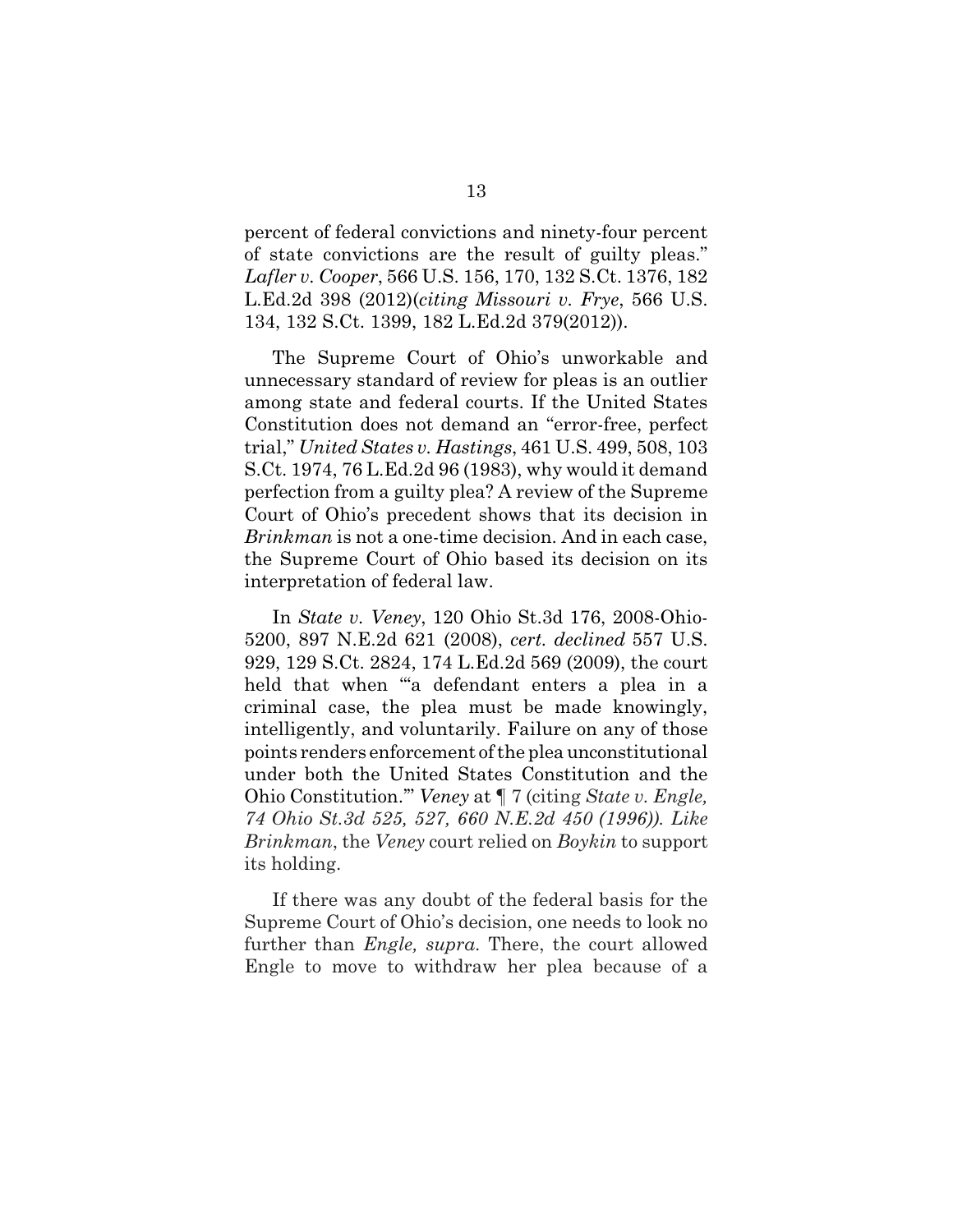misunderstanding of her appellate rights. The primary support for the Supreme Court of Ohio's decision came from the Court's precedent in *Kercheval v. United States, 274 U.S. 220, 223, 47 S. Ct. 582, 583, 71 L. Ed. 1009, 1012 (1927), Mabry v. Johnson, 467 U.S. 504, 508-509, 104 S. Ct. 2543, 2546-2547, 81 L. Ed. 2d 437, 443 (1984), Boykin, and its own precedent in State v. Kelley, 57 Ohio St. 3d 127, 566 N.E.2d 658 (1991). The Kelley* court similarly relied on *Boykin* for its analysis.

To be sure, the Supreme Court of Ohio consistently references Ohio Criminal Rule 11 in its review of guilty pleas, but it did not satisfy this Court's "plain statement" standard by relying on the state rule as an adequate and independent basis for decision. *Michigan v. Long*, 463 U.S. 1032, 1044, 103 S.Ct. 3469, 77 L.Ed.2d 1201 (1983). The Supreme Court of Ohio's focus was on *Boykin* and whether Due Process was satisfied.

Having squarely decided the matter on constitutional grounds, the severe remedy of automatic reversal is a question properly before the Court.

**II. THE SUPREME COURT OF OHIO'S DECISION TO APPLY A STRUCTURAL ERROR ANALYSIS CONTRADICTS THE COURT'S RULINGS THAT THE TOTALITY OF THE RECORD SHOULD BE CONSIDERED.** 

"It is beyond dispute that a guilty plea must be both knowing and voluntary." *Parke v. Raley*, 506 U.S. 20, 28, 113 S.Ct. 517, 121 L.Ed.2d 391 (1992). But what does that look like? In *Boykin*, the Court identified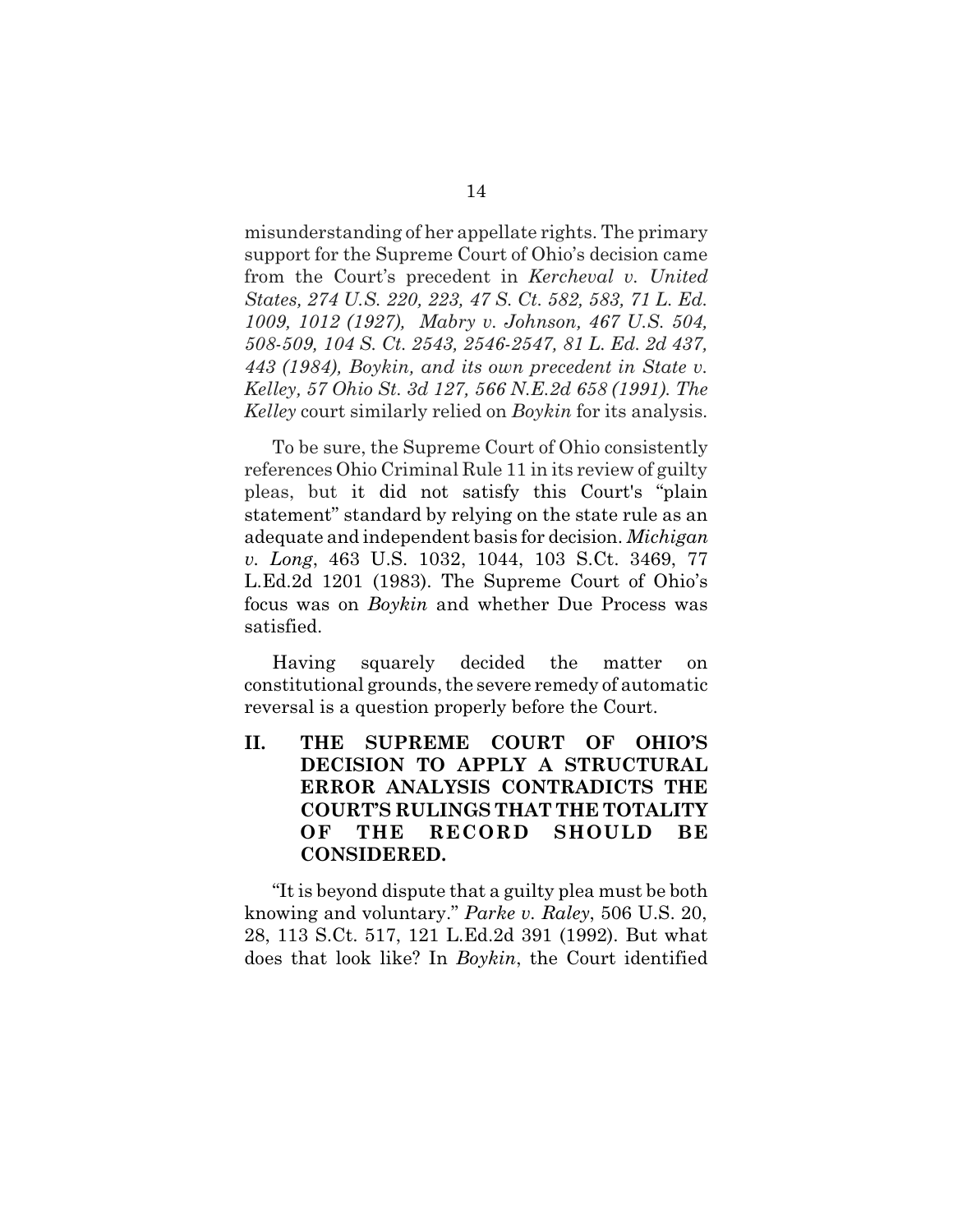three federal constitutional rights that are "involved in a waiver that takes place when a plea of guilty is entered in a state criminal trial." Those are (1) the privilege against compelled self-incrimination, (2) the right to a trial by jury, and (3) the right to confront one's accusers. *Id*. A defendant's waiver of those rights will not be presumed from a silent record. *Id*.

Both Fed. R. Crim. P. 11 and Ohio Crim.R. 11 require trial courts to advise defendants of their *Boykin* rights. Fed. R. Crim. P. 11(b)(1)(E); Ohio Crim. R.  $11(C)(2)(c)$ . The Ohio Rule also requires that a defendant be advised of his right to compulsory process for obtaining witnesses in his favor, and an advisement that the state must prove the defendant's guilt beyond a reasonable doubt. Ohio Crim. R. 11(C)(2)(c).

In *McCarty v. United States*, 394 U.S. 459, 463-464 (1969), the Court held that "a defendant is entitled to plead anew if a United States district court accepts his guilty plea without fully adhering to the procedure provided for in Rule 11." The Court stressed, however, that it reached its conclusion without consideration of any constitutional arguments raised by the petitioner. *Id*. Following *McCarthy*, Fed. R. Crim. P. 11 was amended to include subsection (h), that "a variance from the requirements of this rule is harmless error if it does not affect substantial rights." Years later, the Court clarified that a "defendant who lets Rule 11 error pass without objection in the trial court must satisfy Rule 52(b)'s plain-error rule." *Vonn*, 535 U.S. at 58.

In *Vonn*, the Court specifically rejected the lower court's decision to confine itself to only considering the record of the plea proceeding. *Id*. at 74. "The Advisory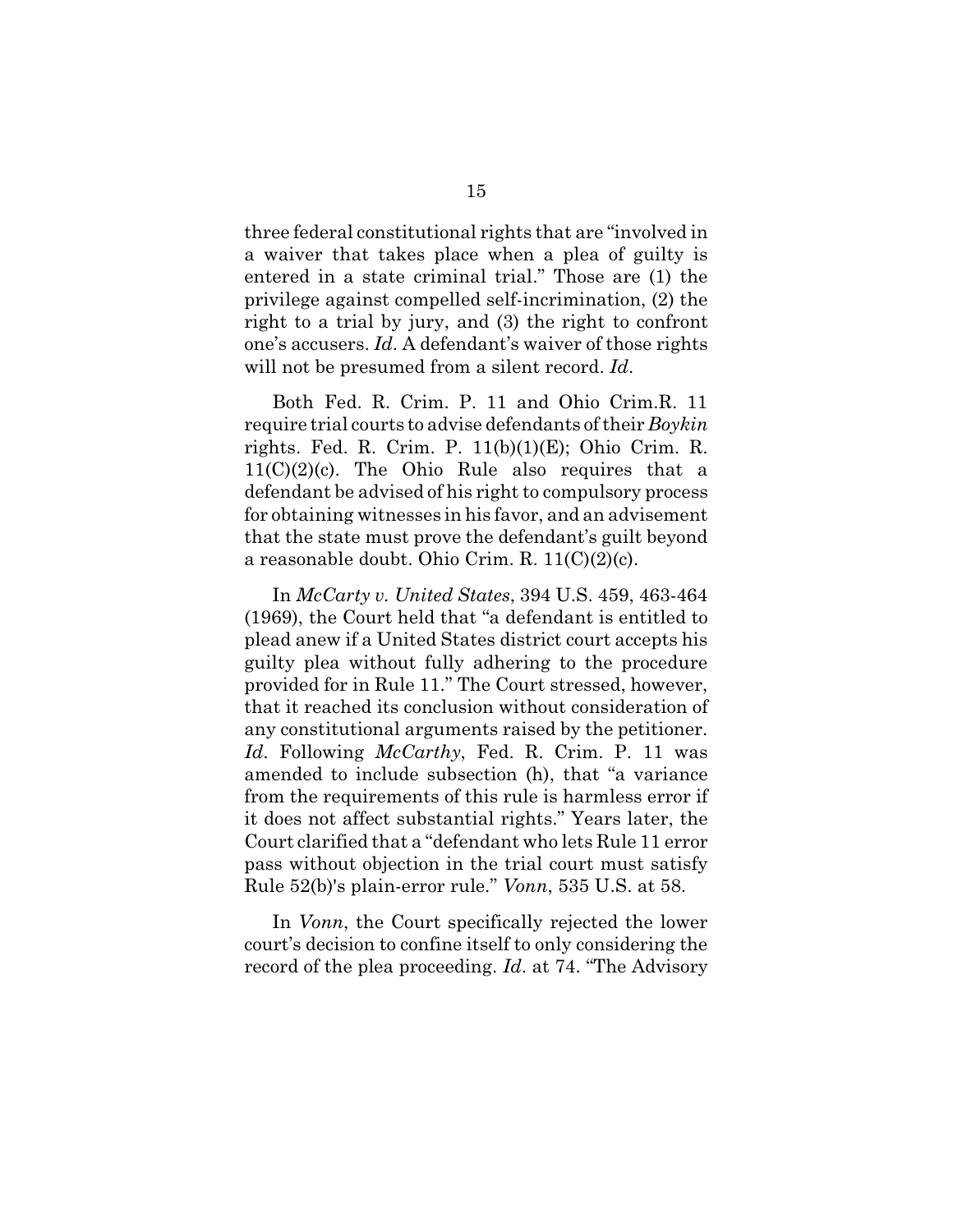Committee intended the effect of error to be assessed on an existing record, no question, but it did not mean to limit that record strictly to plea proceedings: the enquiry 'must be resolved solely on the basis of the Rule 11 transcript' and the other portions (e.g., sentencing hearing) of the limited record made in such cases.'" *Id*. (citing Advisory Committee Notes 1569). The Court reaffirmed this review just this year. *Greer v. United States*, \_\_\_ U.S. \_\_\_, 141 S.Ct. 2090, 2098, (2021) ("This Court has repeatedly stated that an appellate court conducting plain-error review may consider the *entire* record-not just the record from the *particular proceeding* were the error occurred."). (Emphasis in original).

The Supreme Court of Ohio's confined review is not limited to this case. Nor is this case the first time Ohio has sought certiorari in the Court on this issue. *Veney*, *supra.* But this case does deserve the Court's review because it is "of vital importance to the system of criminal justice that guilty pleas not be lightly set aside on fanciful arguments that exalt form over substance \*\*\*." *United States v. Akinsola*, 105 F.3d 331, 332-33 (7th Cir. 1997). The victim's surviving family members should not be subjected to a potential trial when Brinkman's plea should not have been vacated. Due Process does not require the result reached by the Supreme Court of Ohio.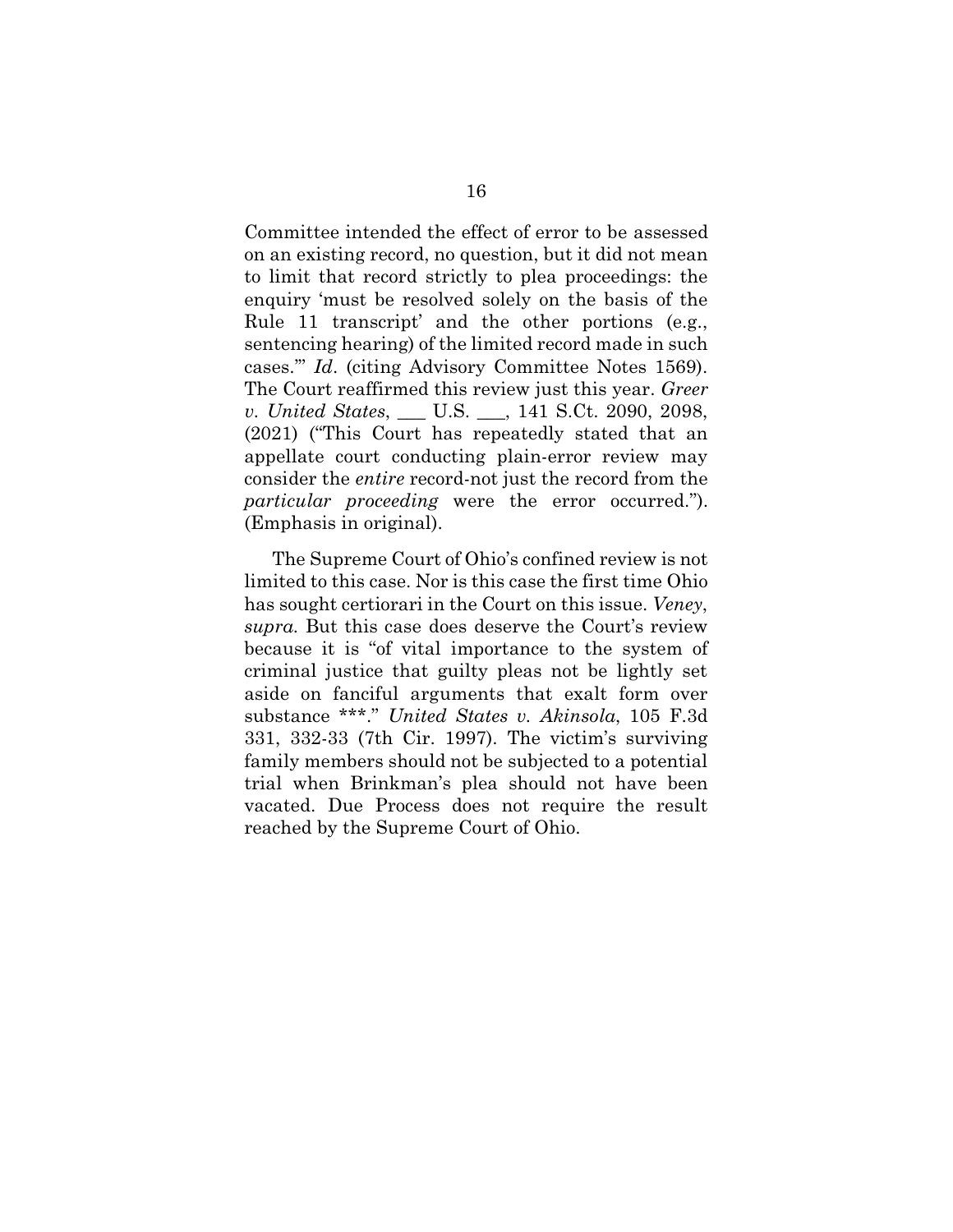### **III. A CONFLICT EXISTS BETWEEN OHIO AND OTHER STATE AND FEDERAL COURTS ON WHETHER A** *BOYKIN* **VIOLATION REQUIRES AUTOMATIC REVERSAL OF A PLEA.**

Ohio has long interpreted the federal constitution to require the presumption of prejudice for a Crim.R. 11 omission. The Supreme Court of Ohio has created a conflict between itself and other courts throughout the country.

The Supreme Court of Ohio has recognized a split in authority: "[n]umerous authorities have refused to *ipso facto* invalidate a guilty plea merely because the trial court failed to conduct a full colloquy with the defendant with regard to each of his rights […]." *State v. Billups*, 57 Ohio St.2d 31, 37, 385 N.E.2d 1308 (1979); *State v. Ballard*, 66 Ohio St.2d 473, 478, 423 N.E.2d 115 (1981)(recognizing a "split of authority as to whether the complete omission of a *Boykin* constitutional right alone is cause to nullify a guilty plea."). Ohio chose to proceed with the minority of states, holding that "a guilty plea is constitutionally infirm when the defendant is not informed in a reasonable manner at the time of entering his guilty plea of his rights to a trial by jury and to confront his accusers, and his privilege against self-incrimination, and his right to compulsory process for obtaining witnesses in his behalf." *Ballard* at 478.

The Supreme Court of Ohio created a conflict with most other state and federal courts. Avoiding the ceremony over substance approach, the Eleventh Circuit, "[e]ven prior to *Vonn, . . . has not*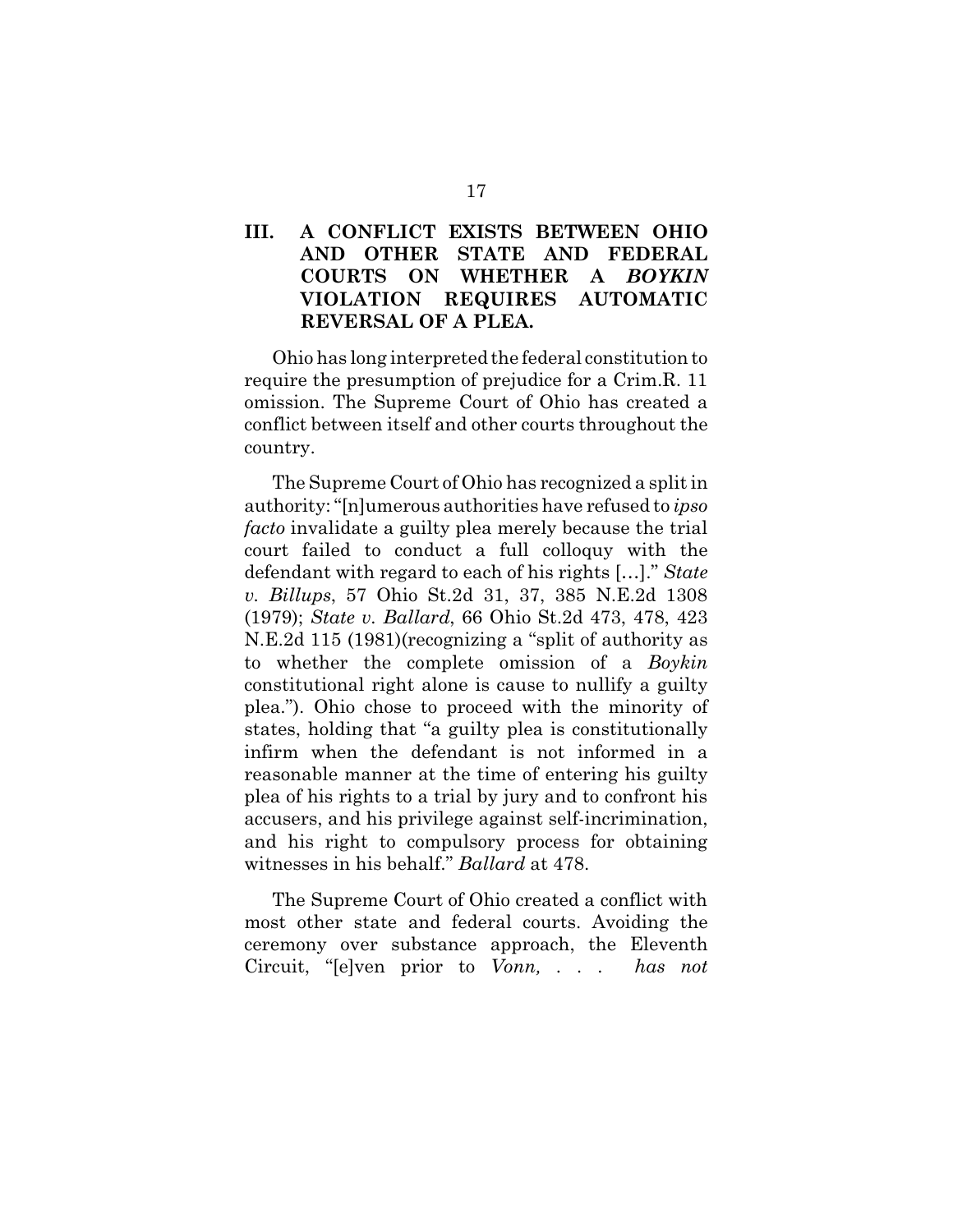*automatically reversed a conviction simply because a defendant has shown a Rule 11 error." United States v. Monroe*, 353 F.3d 1346, 1354 (11th Cir. 2003). The court continued that instead, it "has applied plain-error review in Rule 11 appeals and evaluated whether the defendant has carried the burden to show that his rights were substantially affected by the Rule 11 error, or what we have also sometimes called 'prejudice.'" *United States v. Monroe*, 353 F.3d 1346, 1354 (11th Cir. 2003).

Instead of the per se reversal favored by Ohio, federal courts examine "the three 'core objectives' of Rule 11, which are: (1) ensuring that the guilty plea is free of coercion; (2) ensuring that the defendant understands the nature of the charges against him; and (3) ensuring that the defendant is aware of the direct consequences of the guilty plea." *United States v. Monroe*, 353 F.3d 1346, 1354 (11th Cir. 2003). This review adequately protects the constitutional rights of defendants in federal courts. Ohio's decision that this review is inadequate in its state courts suggests that Ohio interprets greater constitutional protections from the United States Constitution than the federal courts.

Ohio's approach conflicts with the federal courts. The Eleventh Circuit is not alone in its view. *See Wilkins v. Erickson*, 505 F.2d 761, 763-764 (9th Cir. 1974); *United States v. Ward*, 518 F.3d 75, 83, 84, 86 (1st Cir. 2008); *United States v. Stewart*, 977 F.2d 81, 84-85 (3d Cir. 1992); *Wade v. Coiner*, 468 F.2d 1059, 1060 (4th Cir. 1972); *Neyland v. Blackburn,* 785 F.2d 1282, 1287 (5th Cir. 1986); *Fontaine v. United States*, 526 F.2d 514, 516 (6th Cir. 1975); *United States v.*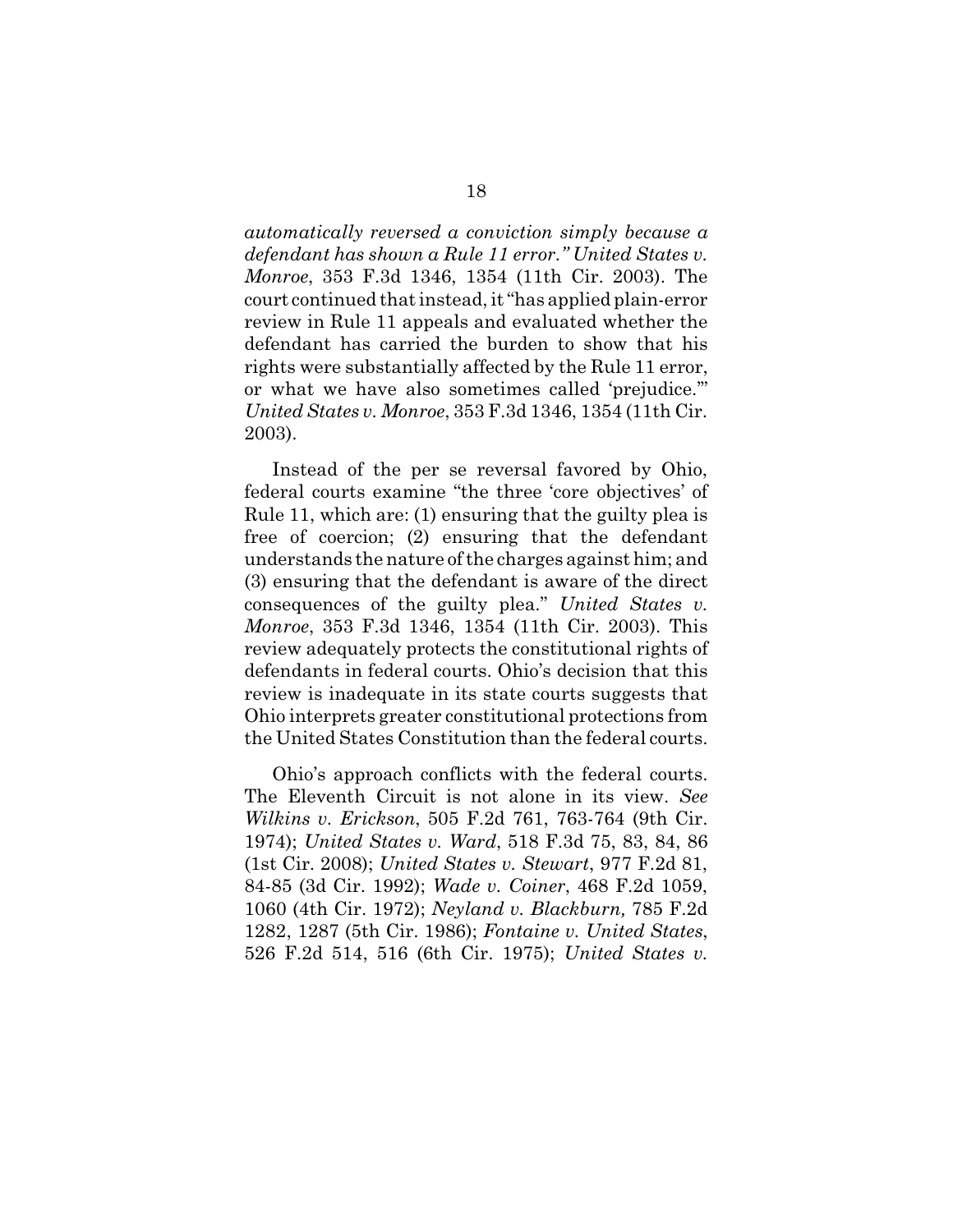*Wagner*, 996 F.2d 906, 913 (7th Cir. 1993); *Todd v. Lockhart*, 490 F.2d 626, 628 n. 1 (8th Cir. 1974); *Stinson v. Turner*, 473 F.2d 913, 915-16 (10th Cir. 1973); *United States v. Simmons*, 961 F.2d 183, 187 (11th Cir. 1992).

It also conflicts with many of the state courts. *Morgan v. State,* 582 P.2d 1017 (Alaska 1978); *People v. Howard*, 1 Cal.4th at 1175, 824 P.2d 1315, 1341-1342 (1992); *Lacy v. People,* 775 P.2d 1 (Colo. 1989*)*; *State v. Colyer*, 98 Idaho 32, 35-36, 557 P.2d 626, 629-30 (1976); *People v. Fuller,* 793 N.E.2d 526 (Ill. 2002); *Dewitt v. State*, 755 N.E.2d 167, 171 (Ind. 2001); *Davis v. State*, 278 Md. 103, 116, 361 A.2d 113 (1976); *Commonwealth v. Morrow*, 363 Mass. 601, 604, 296 N.E.2d 468, 472-73 (1973); *State v. Propotnik*, 299 Minn. 56, 57-58, 216 N.W.2d 637, 638 (1974); *State v. Balsano*, 11 So.3d 475 (La. 2009); *People v. Pellegrino*, 44 N.E.3d 145 (N.Y. 2015); *State v. Olsen,* 544 N.W.2d 144 (N.D. 1996); *State v. Lambert*, 266 S.C. 574, 579, 225 S.E.2d 340, 342 (1976); *State v. Beckley*, 742 N.W.2d 841, 844 (S.D. 2007); *Blankenship v. State*, 858 S.W.2d 897, 904 (Tenn. 1993); *Wood v. Morris*, 87 Wash.2d 501, 508, 554 P.2d 1032, 1036 (1976).

The Court's review would resolve the conflict created by the Supreme Court of Ohio. This benefits not only Ohio, but also the minority of states which have either not spoken on the issue or have taken a minority approach.

Reviewing the entire record, Brinkman was advised of the constitutional rights that he waived because of his guilty plea. His plea was knowingly, intelligently, and voluntarily entered consistent with *Boykin*. The